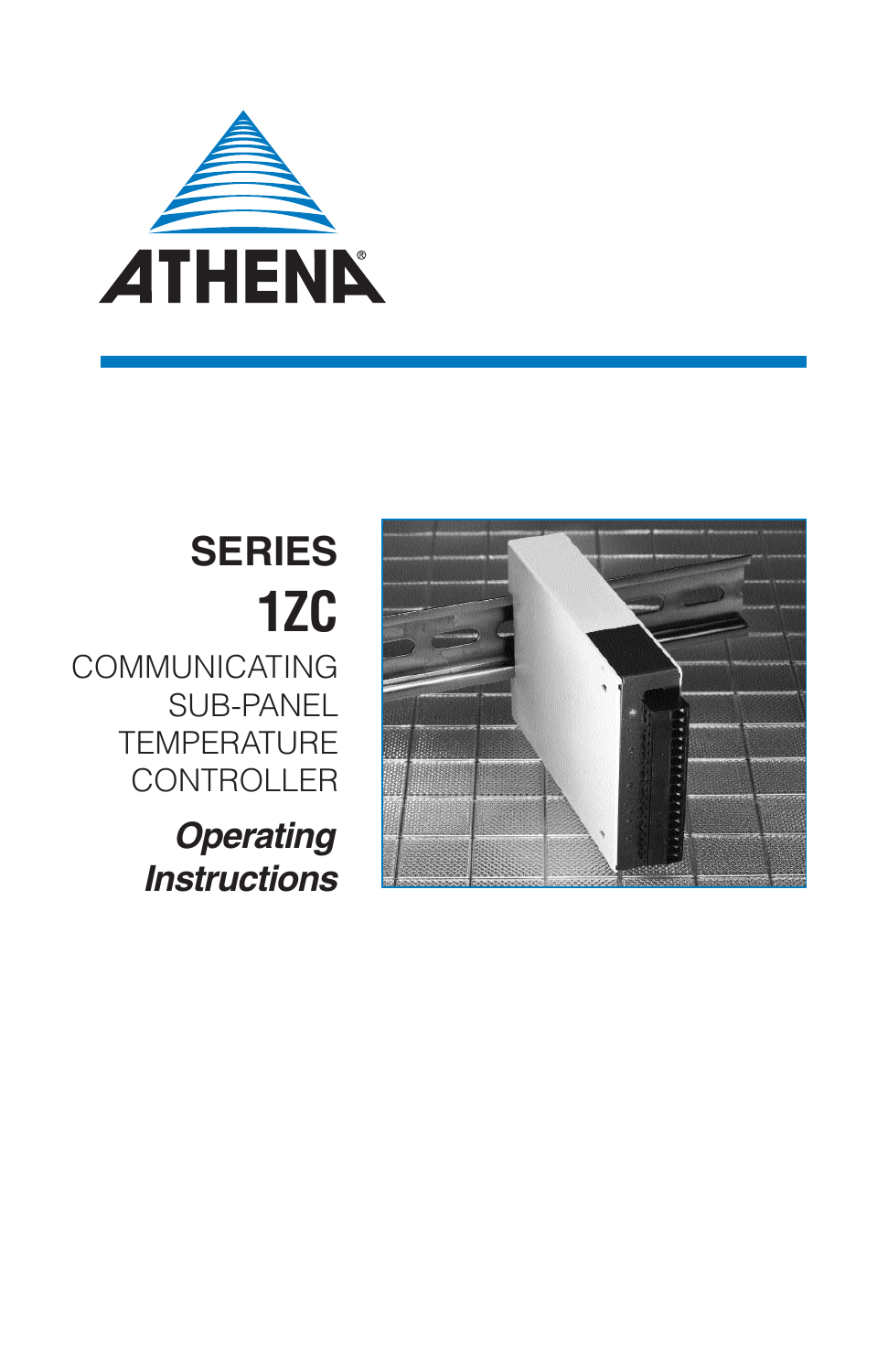

For Technical Assistance, Call Toll Free **800.782.6776** (in the U.S.) or **610.828.2490** (from anywhere in the world), or e-mail **techsupport@athenacontrols.com**.

> Platinel® is a registered trademark of Englehard Industries Multi-Comm™ is a trademark of Athena Controls, Inc. ©Copyright 2006, Athena Controls, Inc.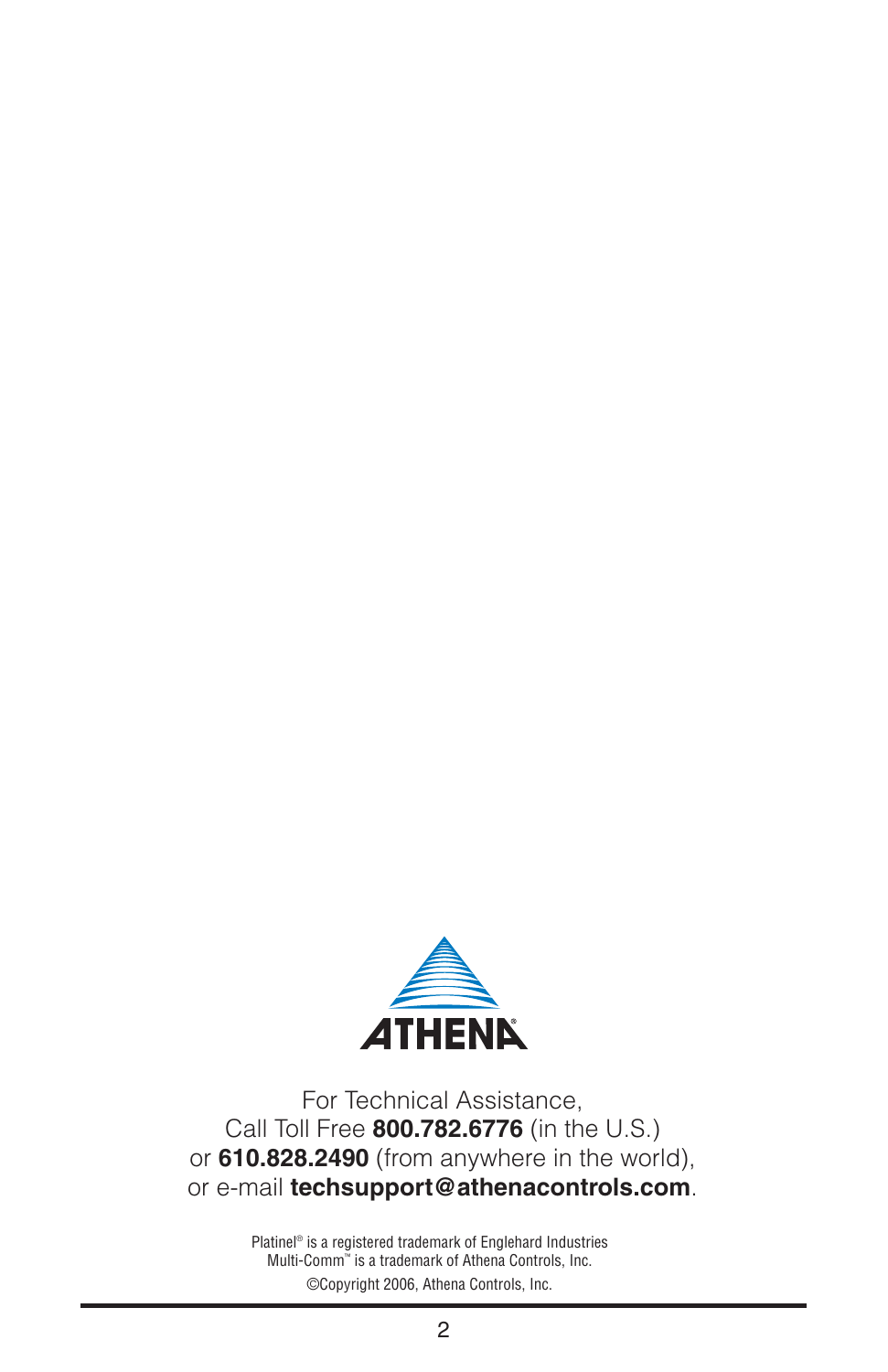# **Table of Contents**

| Introduction, Precautions, Features, and Safety Warnings 4 |
|------------------------------------------------------------|
|                                                            |
|                                                            |
|                                                            |
|                                                            |
|                                                            |
|                                                            |
|                                                            |
|                                                            |
|                                                            |
|                                                            |
|                                                            |
|                                                            |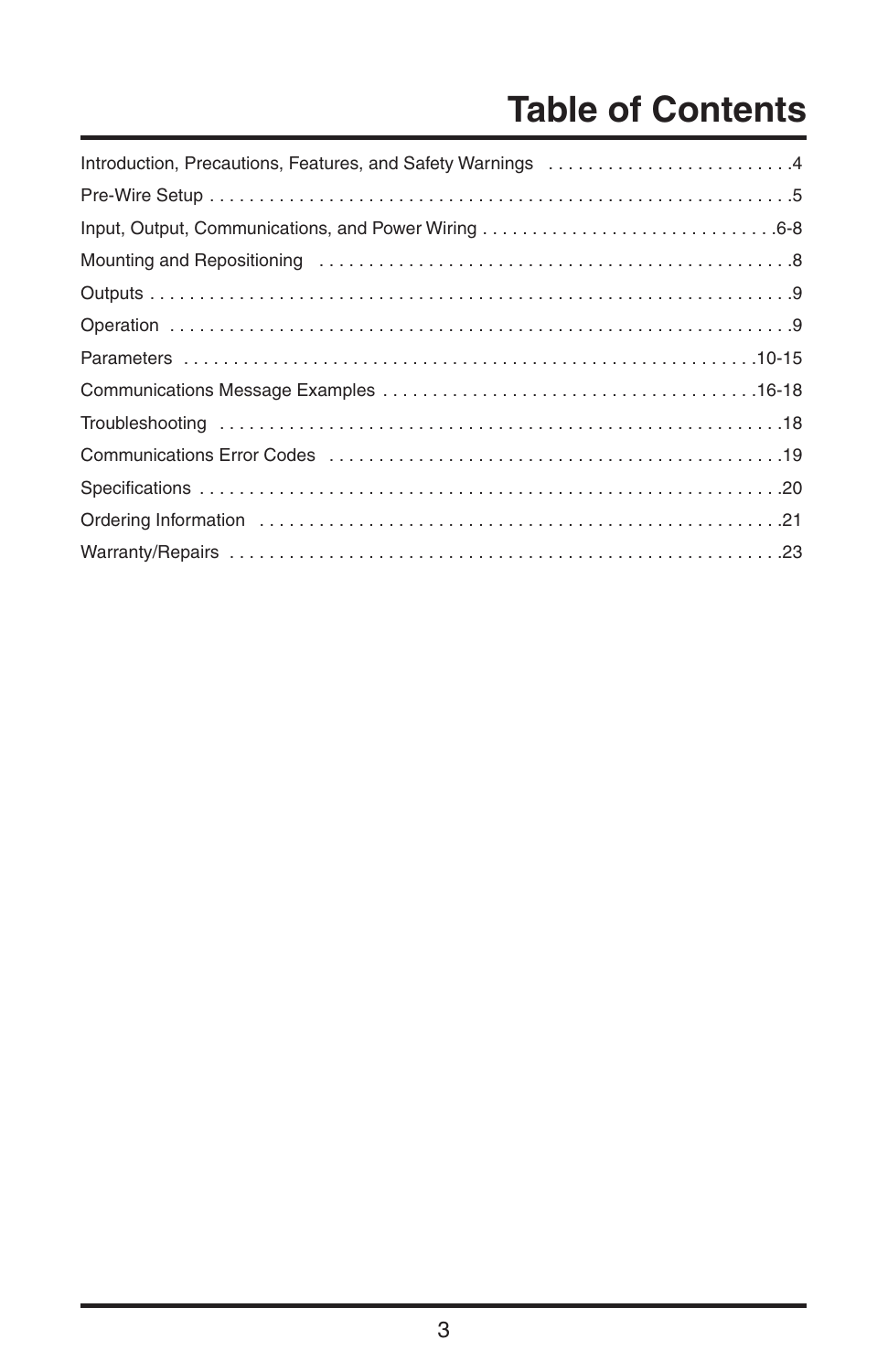# **Introduction**

The Series 1ZC is a nonindicating control module, designed to be mounted on a standard DIN rail, that may be used to control the temperature of a single control zone via a remote personal computer, PLC, or other serial communications device. It features two independent outputs, each configurable as either direct-acting, reverse-acting, or alarm. Discrete LEDs illuminate to provide an indication of system status and output activity.

To configure the 1ZC, set up control parameters, and communicate with the controller via its standard RS-485 interface, a communications program that incorporates the Athena+ Protocol data message formats is required. Athena's Multi-Comm™ software, which may be used to control up to 254 Series 1ZC controllers remotely from a PC\*, may be used for this purpose.

# **Precautions**

After unpacking, inspect the instrument and shipping carton for any physical damage that may have occurred in shipping. **Never attempt to install and use a damaged unit.** Save all packing materials and report any damage to the carrier immediately. Verify that the ordering code on the instrument label matches what was ordered before proceeding.

\*PC requirements: 386SX or better, 1 Mb of free hard disk space, MS-Windows 3.1 and MS-DOS 5.0 or later, and RS-485 interface (or RS-232 with RS-485 converter).

# **Features**

DIN Rail (NS-35/7.5) Mountable Enclosure Stackable to Required Number of Zones

Each Zone Independently Powered

Pluggable Terminal Block for Easy Wiring

Optically Isolated Inputs and Outputs

Selectable Thermocouple, RTD, Current, or Voltage Input

On/Off Through Full PID Operation

Autotuning - Heat or Cool

Adjustable On/Off Output Hysteresis and Deadband

Dual Outputs, Each Configurable as Reverse/Direct-Acting or Alarm

Alarm Inhibit Mode

Loop Break Alarm

# **Safety Warnings**



In addition to presenting a potential fire hazard, high voltage and high temperature can damage equipment and cause severe injury or death. When installing or using this instrument, follow all instructions carefully and use approved safety controls. Electrical connections and wiring should be performed only by suitably trained personnel.

Do not locate this instrument where it is subject to excessive shock, vibration, dirt, moisture, oil, or other liquids. The safe operating temperature range for this unit is 32°F to 140°F (0°C to 60°C).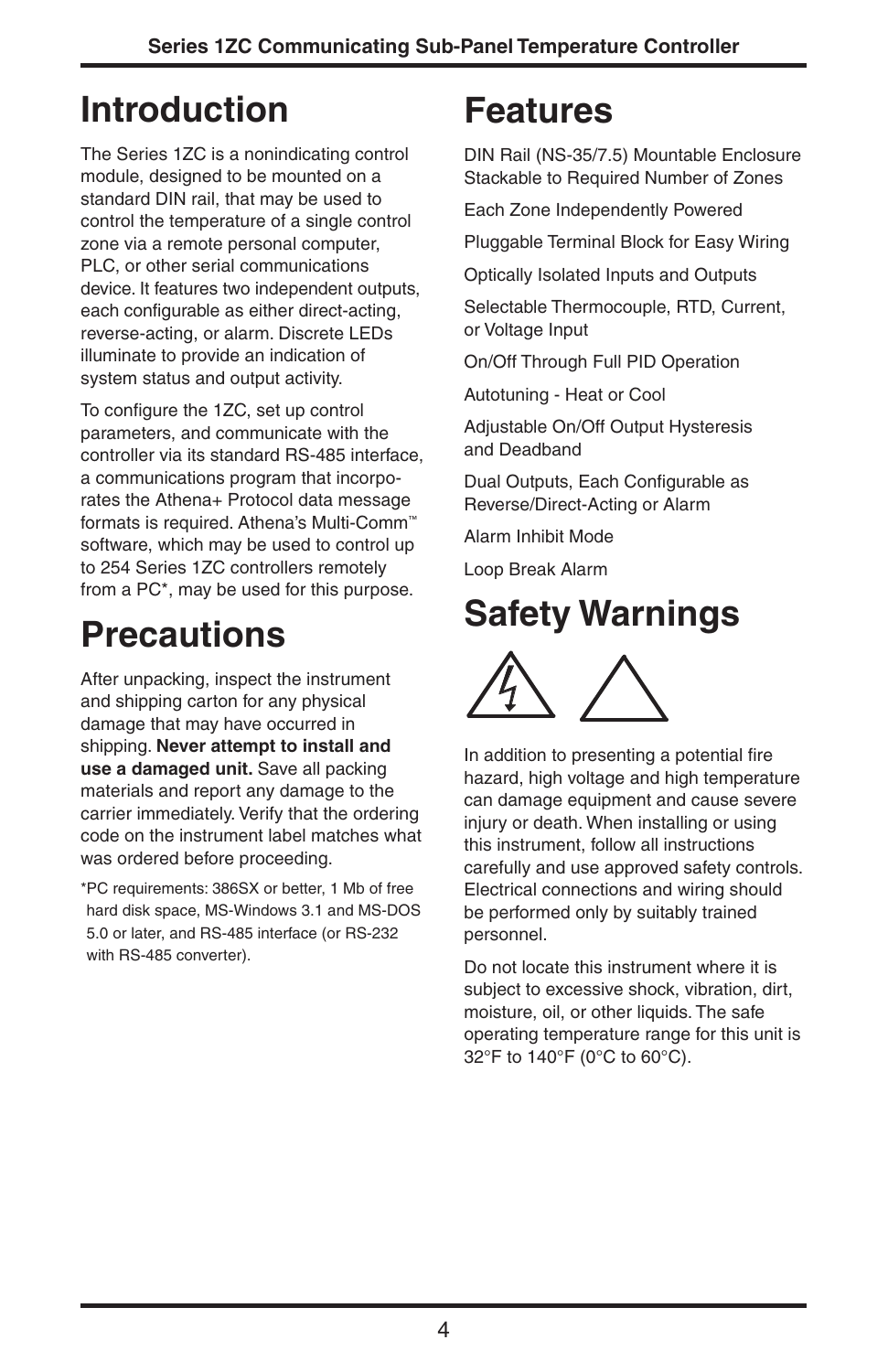# **Pre-Wire Setup**

**Note: Do not use a screwdriver or other metal object to pry open the case. Only slight hand pressure is required.**

**Note: The 1ZC communicates according to the RS-485 standard.This allows for up to 32 devices to be on a single twisted pair. Use of a signal repeater will allow more devices to be addressed.**

Before wiring the 1ZC controller, the network address of each unit must be set using a binary DIP switch located on the controller's circuit board. **DO NOT ATTEMPT TO CONNECT POWER WIRING BEFORE COMPLETING THIS STEP.**

Pull apart case sides to disengage locking tabs while pulling out the black bezel.

Locate the 8-position DIP switch and assign a unique network ID to each controller by setting the DIP switch to the appropriate binary number (Fig.1). Valid network IDs are 1 to 254. (Zero and 255 may not be used.)

**Figure 1. Binary Code DIP Switch for setting network IDs for each controller.**





When reassigning a network ID after Input/ Output/Power wiring is attached, disconnect wiring

connector, then remove board as noted earlier. **NEVER ATTEMPT TO REMOVE CIRCUIT BOARD WITH POWER WIRING ATTACHED. HAZARDOUS VOLTAGE IS PRESENT ON CIRCUIT BOARD.**

|                                                        | <b>Switch Number</b> |            |            |            |            |            |            |            | Hex               | Decimal           |
|--------------------------------------------------------|----------------------|------------|------------|------------|------------|------------|------------|------------|-------------------|-------------------|
| <b>Address Descriptions</b>                            |                      | 2          | 3          | 4          | 5          | 6          | 7          | 8          | <b>Equivalent</b> | <b>Equivalent</b> |
| <b>Factory Use ONLY</b>                                | OFF                  | OFF        | OFF        | OFF        | <b>OFF</b> | OFF        | OFF        | OFF        | 00h               | $\mathbf 0$       |
| First usable address                                   | ON                   | OFF        | OFF        | OFF        | <b>OFF</b> | OFF        | <b>OFF</b> | OFF        | 01h               |                   |
| Second usable address                                  | OFF                  | ON         | <b>OFF</b> | <b>OFF</b> | <b>OFF</b> | <b>OFF</b> | <b>OFF</b> | <b>OFF</b> | 02h               | $\overline{2}$    |
| Third usable address                                   | ON                   | ON         | <b>OFF</b> | <b>OFF</b> | <b>OFF</b> | <b>OFF</b> | OFF        | <b>OFF</b> | 03h               | 3                 |
| Fourth usable address                                  | OFF                  | <b>OFF</b> | ON         | <b>OFF</b> | <b>OFF</b> | <b>OFF</b> | <b>OFF</b> | <b>OFF</b> | 04h               | 4                 |
| Last usable address                                    | OFF                  | ON         | ON         | ON         | ON         | ON         | ON         | ON         | FEh               | 254               |
| Default communications<br>settings: 2400 Baud; 8, n, 1 | ON                   | ON         | ON         | ON         | ON         | ON         | ON         | ON         | <b>FFh</b>        | 255               |

### **1ZC DIP Switch Settings**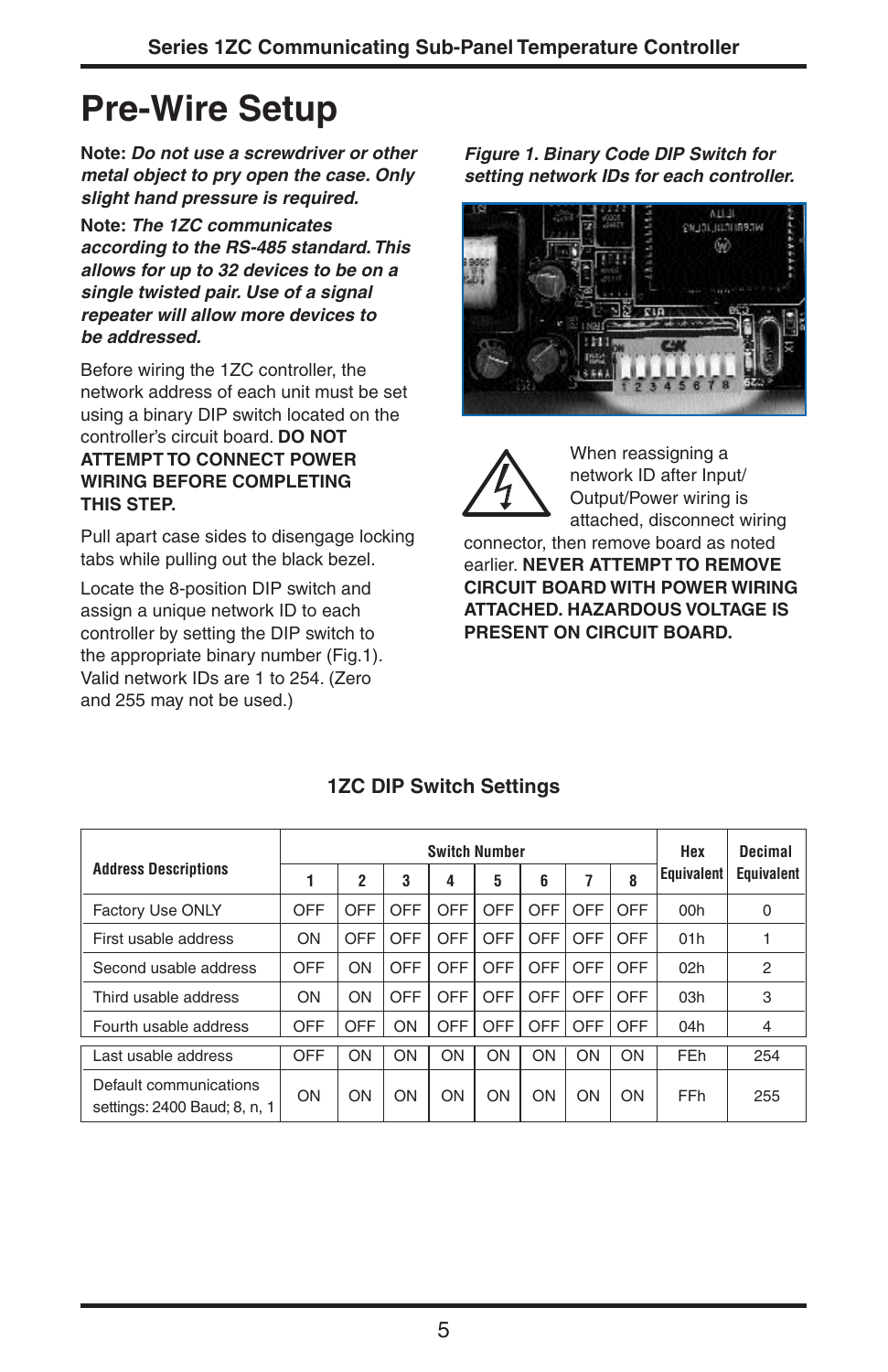## **Input, Output, Communications, and Power Wiring**



**IMPORTANT:** All electrical wiring connections should be made only by trained personnel, and in strict accordance with the National Electrical Code and local regulations.

The 1ZC controller has built-in circuitry to reduce the effects of electrical noise (RFI) from various sources. However, power and signal wires should always be kept separate. We recommend separating connecting wires into three bundles: power; signal; and output. These bundles should then be routed through individual conduits. Shielded sensor cables should always be terminated to earth ground at the controller end only.

If additional RFI attenuation is required, install a noise suppression device such as an R.C. snubber across the external noise source. If you wish, you may order this suppressor directly from Athena; specify part number 235Z005U01.

### **Figure 2. 1ZC Contact Identification**



#### **Legend:**

- 1 **Sensor (-)** Thermocouple, RTD, or Process
- 2 **Sensor (+)** Thermocouple, RTD, or Process
- 3 **Sensor**  Bias for RTD
- 4 **Communications** RS-485 "A" I/O line, bidirectional
- 5 **Communications** RS-485 "B" I/O line, bidirectional
- 6 **Output 1, Relay**  N.O., solid-state relay: Load; Process: (+)
- 7 **Output 1, Relay**  Common, solid-state relay: Load; Process: (-)
- 8 **Output 2, Relay** N.O., solid-state relay: Load; Process: (+)
- 9 **Output 2, Relay** Common, solid-state relay: Load; Process: (-)
- 10 **Power, Input** L2 (reference only, no polarity required)
- 11 **Power, Input** L1 (reference only, no polarity required)

### **Input Wiring**

**Note: Thermocouple circuit resistance should not exceed 100 ohms for rated accuracy; errors will occur at higher resistance values. If shielded thermocouple wire is used, terminate the shield only at controller end.**

#### **Figure 3.Thermocouple Input Wiring.**

Make sure that you are using the appropriate thermocouple and extension wire. Connect the negative lead (generally colored red in ISA-type thermocouples) to contact #1; connect the positive lead to contact #2. Extension wires must be the same polarity as the thermocouple.

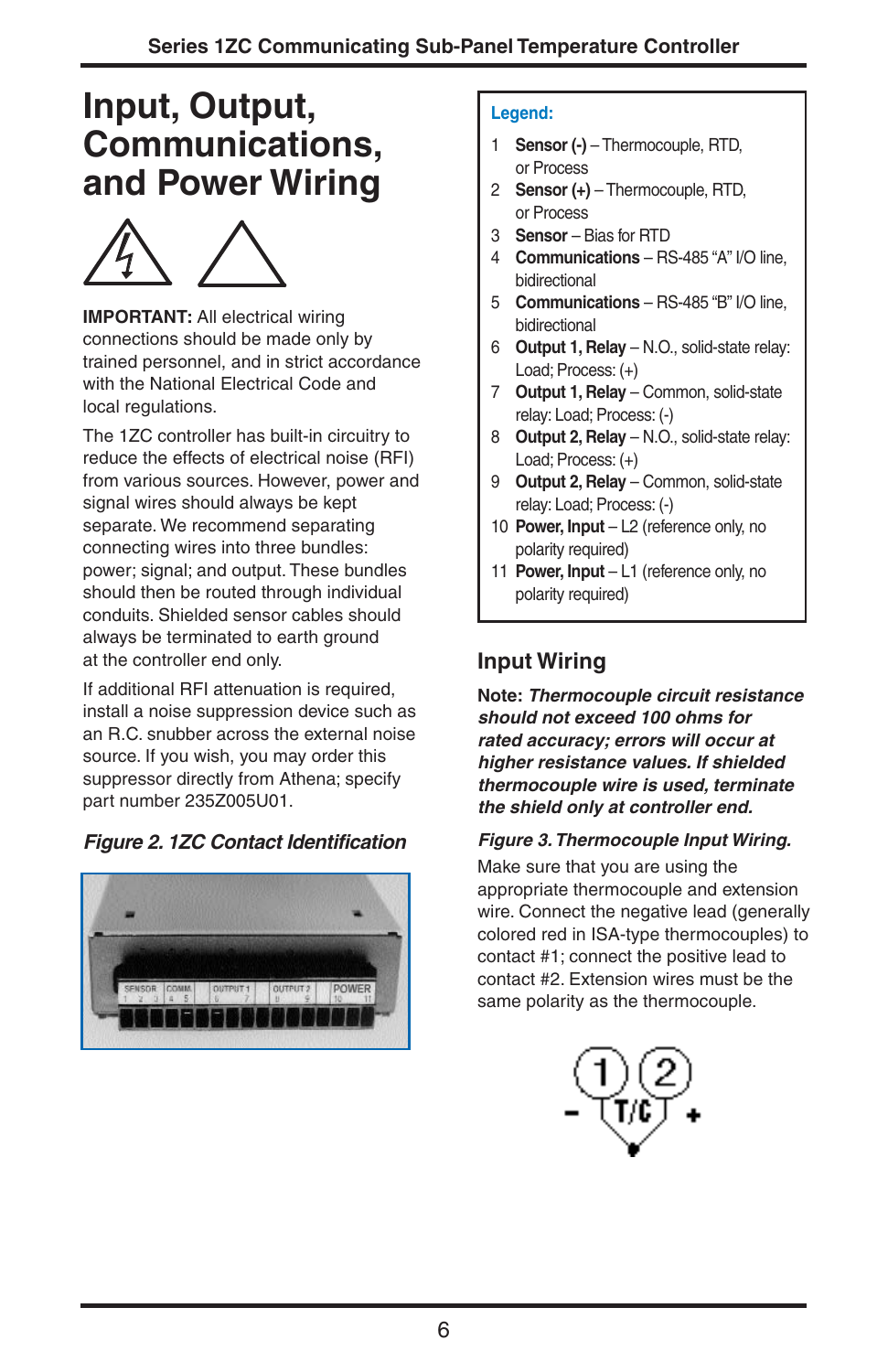### **Figure 4. 2- and 3-Wire RTD Input Wiring.**

The 1ZC accepts input from 2- or 3-wire, 100 ohm platinum resistance temperature detectors (RTDs). Connect 2-wire RTDs to contacts #1 and #2, with a jumper across contacts #2 and #3. Keep leads short and use heavy gauge copper extension wire to minimize lead resistance, which can result in a reading error of 5°F per ohm. For long runs, 3-wire RTDs should be used.



### **Figure 5. Process and Linear Input Wiring.**

Voltage Inputs: Connect the positive voltage input to contact #2; the negative input to contact #1. Current Inputs: Connect the positive current input to contact #2; the negative input to contact #1.



### **Output Wiring**

**Figure 6. Output Wiring.The 1ZC has two outputs. Each can be configured with any one of four types of outputs: mechanical relay, solid-state relay, pulsed dc, and 4-20 mA.**



#### **Legend:**

#### **Output 1**

Contact #6: Relay-N.O. (Normally Open contact) Solid-state relay: Load Process: (+) Contact #7: Relay-Common Solid-state relay: Load Process: (-)

#### **Output 2**

Contact #8: Relay-N.O. (Normally Open contact) Solid-state relay: Load Process: (+) Contact #9: Relay-Common Solid-state relay: Load Process: (-)

### **Communications Wiring**

#### **Figure 7. Communications Wiring.**

The 1ZC conforms to the RS-485 communications standard. Connect communications wiring to contacts #4 and #5 as indicated in the diagram below. If the host computer does not have an RS-485 communications board, then an RS-232 to RS-485 converter will need to be used. Note: Contact Athena for a recommended RS-485 converter. Connect the converter to your host computer's serial communications port. Default communications settings are: Baud rate = 2400 and Data format  $= 8-N-1$ .

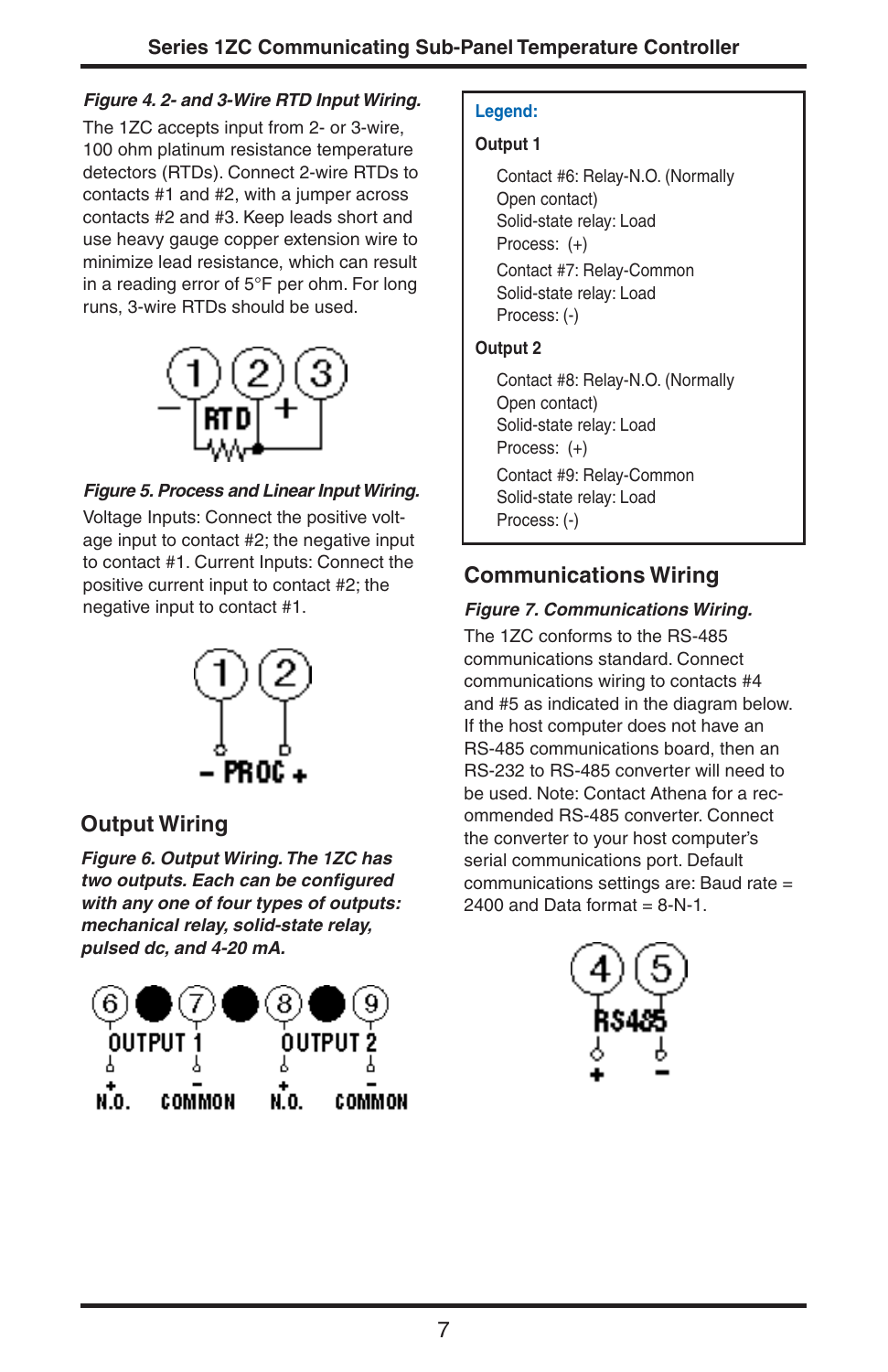### **Power Wiring**

**Figure 8. Connect power wiring to contacts #10 and #11 as shown.**



# **Mounting and Repositioning**

Follow the instructions for mounting and repositioning the1ZC given in Figures 9-13 below.

### **Mounting the Controller**

**Figure 9. Orient the controller so that the wiring label is visible after the unit is attached to the DIN rail.**



**Figure 10. Place fixed catch onto DIN rail, rotate unit downward.The 1ZC will snap onto the rail.**



### **Repositioning the Controller**

**Figure 11.To reposition the 1ZC, insert a thin-shank straight blade screwdriver into the slot on the underside of the unit.**



**Figure 12. Apply a squeezing motion against the screwdriver and opposite side of the case.This will disengage the sliding catch.**



**Figure 13. While squeezing the screwdriver and case, rotate the 1ZC upward.This will release the unit from the DIN rail.**

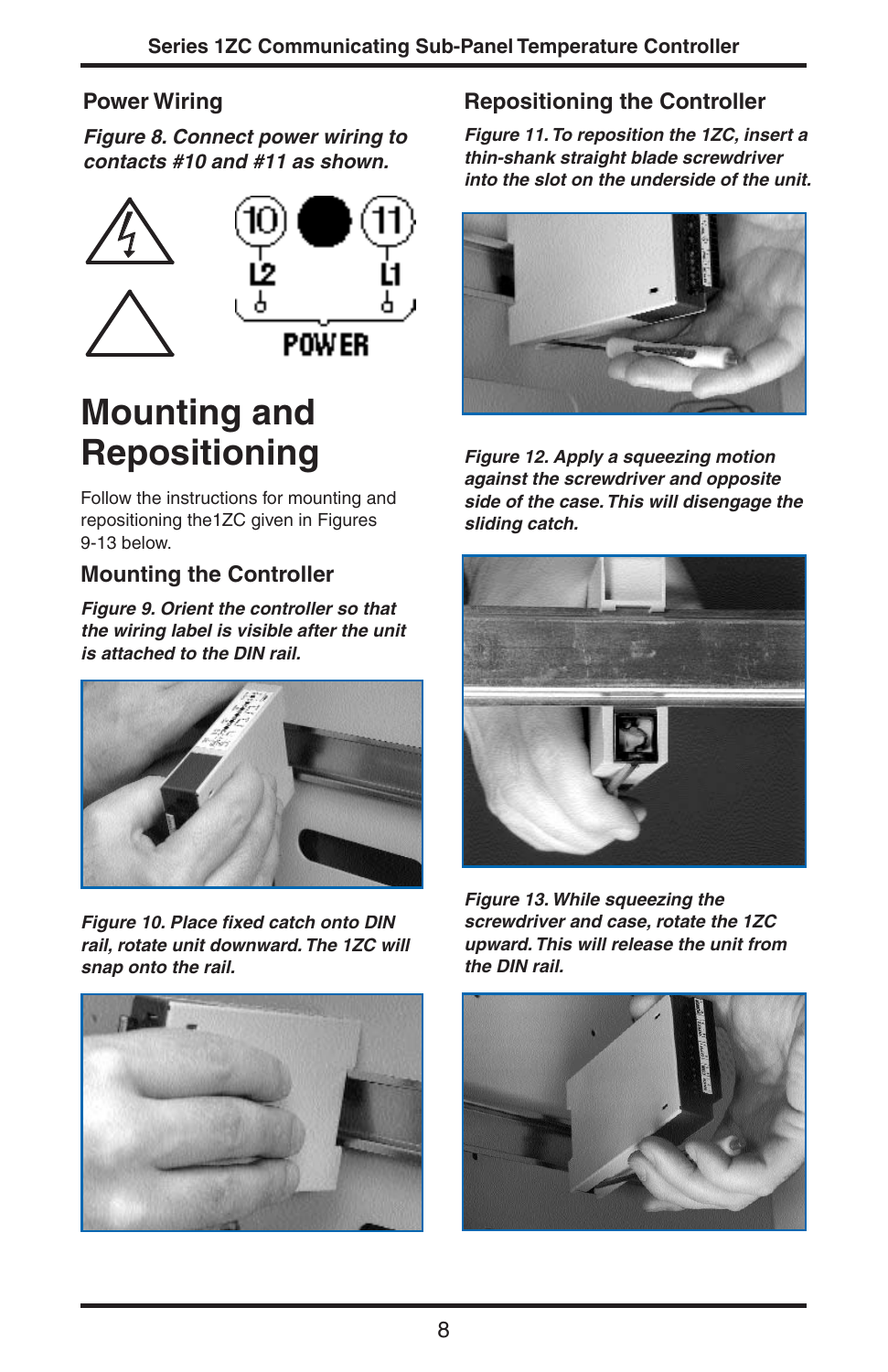# **Outputs**

**Note: The Type "B" output is a mechanical device and subject to wear.To extend the life of the relay, set the Cycle Time for the relay output to the longest duration that still affords good control.**

#### **Type "B" relay outputs should not be used in proportional applications to switch load power directly.**

When you ordered your 1ZC controller, specific output types were specified, designated as "B", "F", "S", or "T".You also had the option of configuring your controller with either one or two output actions. The numbers below are the suggested cycle times for most typical applications.

|   | <b>For Control Output Type</b> | <b>Select</b><br><b>Cycle Time</b><br>(in seconds) |
|---|--------------------------------|----------------------------------------------------|
| B | Electromechanical Relay        | >15                                                |
| F | 4 to 20 mA                     | 0.2                                                |
| S | Pulsed 20 Vdc                  | 0.2                                                |
|   | Solid-State Relay              | $15*$                                              |

\*"T" outputs directly driving non-inductive loads (small heaters) can have cycle times as low as 0.2 seconds.

# **Operation**

**Figure 14. LED status indicators.**



(Fig. 14), described in the table, right.

**Table 1. LED indicators, location, and function.**

| Label           | Location<br>(Above<br>Contact #) | <b>Function</b>                                                                                                   |
|-----------------|----------------------------------|-------------------------------------------------------------------------------------------------------------------|
| SENSOR<br>ERROR | #2                               | Illuminates when<br>sensor is discon-<br>nected or out of<br>range (causes<br>Outputs 1 and 2<br>to be disabled). |
| RXD             | #4                               | Illuminates when<br>receiving data.                                                                               |
| TXD             | #5                               | Illuminates when<br>transmitting data.                                                                            |
| OUTPUT 1        | <b>Between</b><br>$#6$ and $#7$  | Illuminates when<br>energized.                                                                                    |
| OUTPUT 2        | <b>Between</b><br>#8 and #9      | Illuminates when<br>energized.                                                                                    |
| POWER/<br>RUN   | <b>Between</b><br>#10 and #11    | Blinks when power<br>is applied and unit<br>is running.                                                           |

The Series 1ZC controller is a nonindicating instrument designed for use with an external communications program. Athena offers Multi-Comm™, a Windows-based graphical user interface for setting and controlling up to 254 1ZC controllers. For a demo copy of this program, call 1-800-782-6776 or contact an Athena Controls representative.

If you are writing your own software, be sure that it complies with the Athena+ messaging protocol and parameter identification codes as described on the following pages.

### **Startup**

When power is first applied, the LED indicators will illuminate momentarily while the instrument goes through a series of diagnostic checks to verify proper operation.

**IMPORTANT:** On initial startup, there is a The 1ZC has six status indicators<br>possibility that outputs may be activated.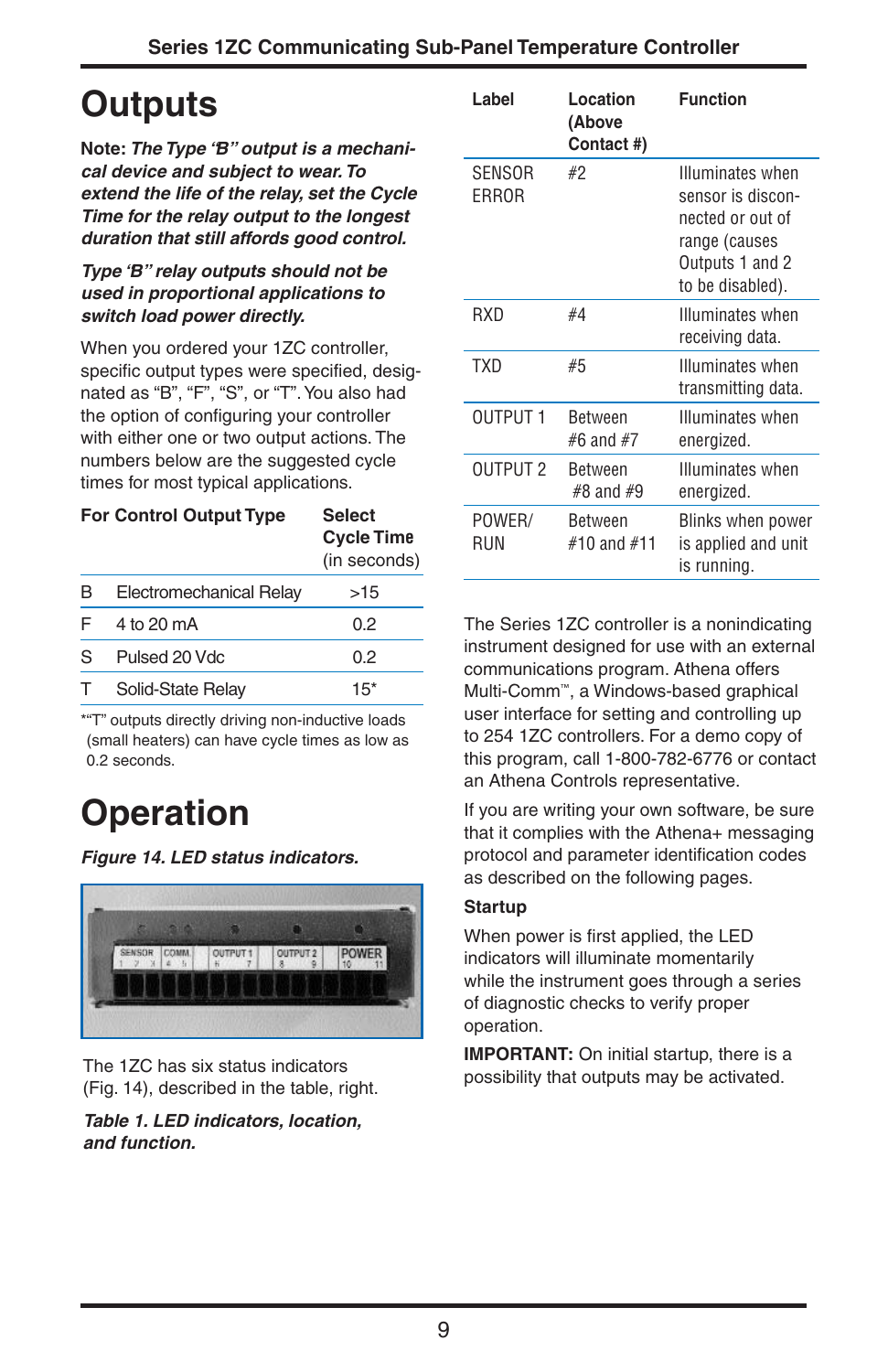# **Parameters**

On initialization, default parameter settings relating to controller configuration and communications were loaded into the controller's memory. To change these parameters to suit your specific application requirements, you must use the Athena+ protocol communications message syntax described in the section titled "Communications Message Examples."

On the next page is a list of legal parameters and the information required within your program to configure them. For examples of typical communications messages, refer to pages 16-18.

We recommend setting parameters in the following order:

1) Communications (Network ID set by DIP switch)

> Baud Rate Data Format Transmit Delay

- 2) Input Type
- 3) Input Low Scale and High Scale (if linear input is specified)
- 4) Output Type (Two independent outputs are available)
- 5) Output Modes
	- For PID Outputs:

Output Action

Cycle Time

- Low and High Limits
- For Outputs Configured as Alarms:

Output Alarm Action

- Output Alarm Operation
- Output Alarm Delay
- Output Alarm Inhibit Time

#### For On/Off Outputs:

Output Action

- 6) Operating Mode (Normal, Autotune, Manual, Standby)
- 7) Load default communication parameters procedure:

Disconnect power

Set all DIP switches to ON position

Apply power

Disconnect power

Set ID 2 - 255

Default communication parameters are 2400 Baud, 8-N-1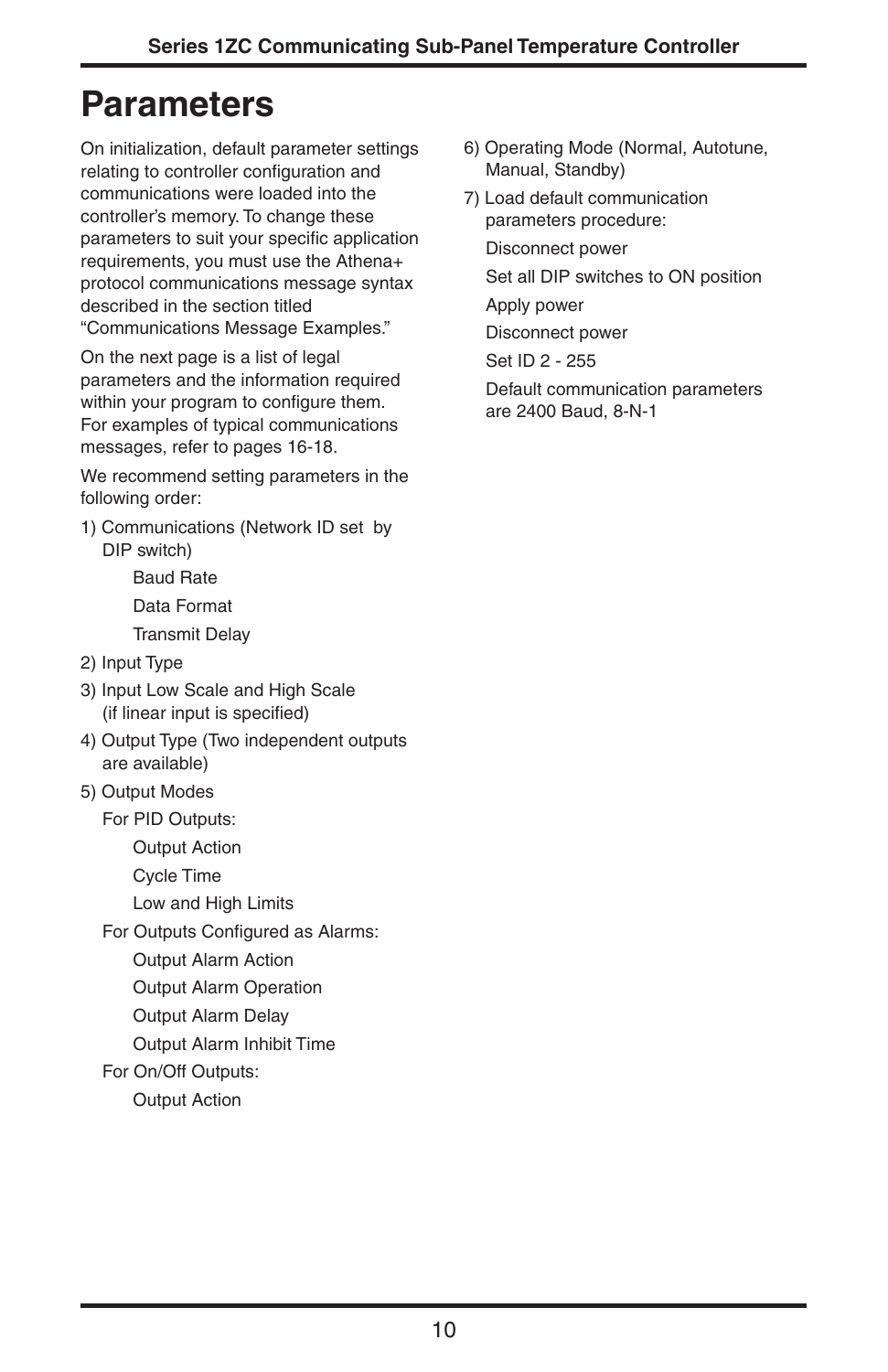### **1ZC Parameter Codes**

"X"s mark parameters that are supported by the 1ZC and "O"s that are not supported.

| <b>Number</b>  | Name                          | Read | Write        | <b>Data Field Value</b>                                                                                                                                                                                     |
|----------------|-------------------------------|------|--------------|-------------------------------------------------------------------------------------------------------------------------------------------------------------------------------------------------------------|
| 1              | <b>Controller Type</b>        | Χ    | 0            | 4                                                                                                                                                                                                           |
| $\overline{2}$ | Software Version              | Χ    | 0            |                                                                                                                                                                                                             |
| 3              | <b>Communications Version</b> | Χ    | 0            |                                                                                                                                                                                                             |
| 4              | Status Byte                   | Χ    | 0            | This field contains the ASCII<br>representation of an 8-bit value<br>in which the bit assignments are as<br>follows:                                                                                        |
|                |                               |      | Χ            | Process Input Error                                                                                                                                                                                         |
|                |                               |      | 0            | Always Zero                                                                                                                                                                                                 |
|                |                               |      | 0            | Always Zero                                                                                                                                                                                                 |
|                |                               |      | Χ            | Loop Break                                                                                                                                                                                                  |
|                |                               |      | 0            | Always Zero                                                                                                                                                                                                 |
|                |                               |      | 0            | Always Zero                                                                                                                                                                                                 |
|                |                               |      | Χ            | 01 (Alarm) Active                                                                                                                                                                                           |
|                |                               |      | Χ            | 02 (Alarm) Active                                                                                                                                                                                           |
|                |                               |      |              | If a bit at a location marked as "X"<br>is set, then the condition is TRUE.<br>For example, a "03.000" in the data field<br>means that both alarm 1 and alarm 2 are<br>active and everything else is FALSE. |
| 5              | <b>Process Value</b>          | Χ    | 0            |                                                                                                                                                                                                             |
| 6              | <b>Operating Mode</b>         | Χ    | χ            | 1 - Manual<br>2 - Standby<br>3 - Normal (automatic)<br>4 - Initiate Autotune<br>5 - Recipe Run<br>6 - Recipe Hold                                                                                           |
| 9              | Setpoint, RAM, EEPROM         | Χ    | Χ            |                                                                                                                                                                                                             |
| 10             | Setpoint, RAM Only            | Χ    | Χ            |                                                                                                                                                                                                             |
| 14             | <b>Recipe Setpoint</b>        | Χ    | 0            |                                                                                                                                                                                                             |
| 16             | Output 1 Percentage           | Χ    | 0            |                                                                                                                                                                                                             |
| 17             | <b>Output 2 Percentage</b>    | Χ    | $\mathbf{0}$ |                                                                                                                                                                                                             |
| 18             | <b>Manual Control</b>         |      |              |                                                                                                                                                                                                             |
|                | Output 1 Percentage           | Χ    | Χ            |                                                                                                                                                                                                             |
| 19             | <b>Manual Control</b>         |      |              |                                                                                                                                                                                                             |
|                | <b>Output 2 Percentage</b>    | Χ    | χ            |                                                                                                                                                                                                             |
| 20             | Output 1 Deadband             | Χ    | χ            |                                                                                                                                                                                                             |
| 21             | Output 1 Hysteresis           | Χ    | Χ            |                                                                                                                                                                                                             |
| 22             | Output 1 Proportional<br>Band | Χ    | Χ            |                                                                                                                                                                                                             |
| 23             | Output 2 Proportional<br>Band | Χ    | Χ            |                                                                                                                                                                                                             |
| 30             | Rate (Derivative) Value       | Χ    | Χ            |                                                                                                                                                                                                             |
| 32             | Reset (Integral) Value        | Χ    | Χ            |                                                                                                                                                                                                             |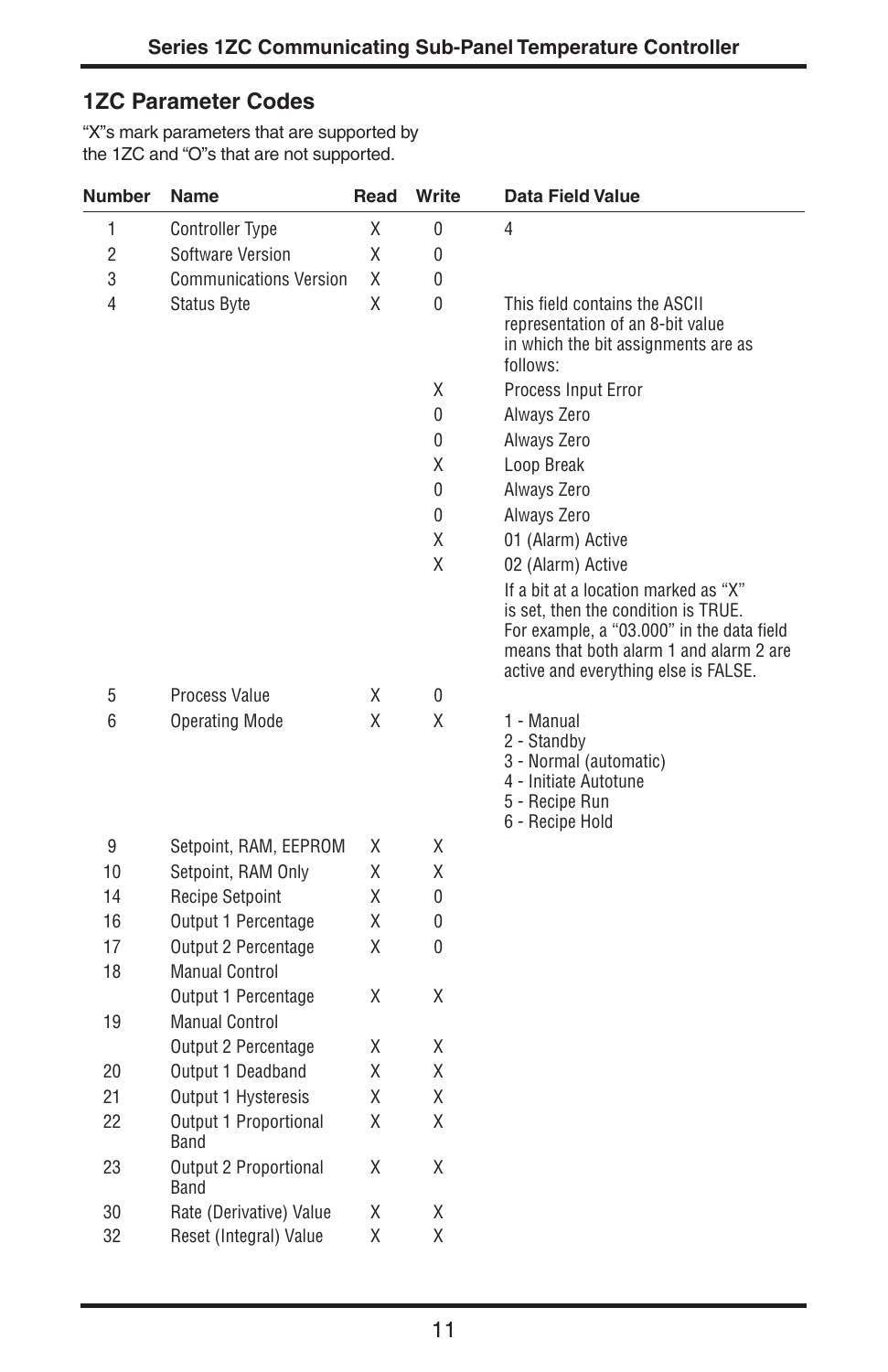| <b>Number</b> | Name                                    | Read        | Write       | <b>Data Field Value</b>                                                                                                                                                                                                                                                                                                                                                                                                                                            |
|---------------|-----------------------------------------|-------------|-------------|--------------------------------------------------------------------------------------------------------------------------------------------------------------------------------------------------------------------------------------------------------------------------------------------------------------------------------------------------------------------------------------------------------------------------------------------------------------------|
| 34            | <b>Manual Reset</b><br>(Integral) Value | χ           | Χ           |                                                                                                                                                                                                                                                                                                                                                                                                                                                                    |
| 37            | Output 2 Deadband                       | Χ           | Χ           |                                                                                                                                                                                                                                                                                                                                                                                                                                                                    |
| 38            | Output 2 Hysteresis                     | χ           | Χ           |                                                                                                                                                                                                                                                                                                                                                                                                                                                                    |
| 39            | Autotune Damping                        | Χ           | Χ           | $1 - Low$<br>2 - Normal<br>$3 - High$                                                                                                                                                                                                                                                                                                                                                                                                                              |
| 40            | <b>Recipe Option</b>                    | Χ<br>Χ<br>χ | Χ<br>χ<br>χ | 0 - Disabled<br>1 - Single Step<br>2 - Multi-Step                                                                                                                                                                                                                                                                                                                                                                                                                  |
| 41            | Single-Setpoint<br>Ramp Time            | X           | χ           |                                                                                                                                                                                                                                                                                                                                                                                                                                                                    |
| 42-49         | Ramp Times 1-8                          | Χ           | Χ           |                                                                                                                                                                                                                                                                                                                                                                                                                                                                    |
| 58-65         | Soak Levels 1-8                         | Χ           | Χ           |                                                                                                                                                                                                                                                                                                                                                                                                                                                                    |
| 66-73         | Soak Times 1-8                          | X           | χ           |                                                                                                                                                                                                                                                                                                                                                                                                                                                                    |
| 82            | Recycle Number                          | χ           | χ           |                                                                                                                                                                                                                                                                                                                                                                                                                                                                    |
| 83            | <b>Holdback Band</b>                    | X           | Χ           |                                                                                                                                                                                                                                                                                                                                                                                                                                                                    |
| 84            | <b>Termination State</b>                | Χ           | Χ           | 0 - Last Setpoint<br>1 - Default Setpoint<br>2 - Recipe to Standby Mode                                                                                                                                                                                                                                                                                                                                                                                            |
| 85            | Power Fail Resume<br>Enable             | Χ           | Χ           | 1 - Resume Off<br>2 - Resume On                                                                                                                                                                                                                                                                                                                                                                                                                                    |
| 86            | <b>Input Bias</b>                       | Χ           | Χ           |                                                                                                                                                                                                                                                                                                                                                                                                                                                                    |
| 87            | Input Low Scale                         | Χ           | Χ           |                                                                                                                                                                                                                                                                                                                                                                                                                                                                    |
| 88            | Input High Scale                        | Χ           | Χ           |                                                                                                                                                                                                                                                                                                                                                                                                                                                                    |
| 89            | Lower Setpoint Limit                    | Χ           | Χ           |                                                                                                                                                                                                                                                                                                                                                                                                                                                                    |
| 90            | <b>Upper Setpoint Limit</b>             | χ           | Χ           |                                                                                                                                                                                                                                                                                                                                                                                                                                                                    |
| 91            | <b>Input Filter</b>                     | Χ           | Χ           |                                                                                                                                                                                                                                                                                                                                                                                                                                                                    |
| 92            | Input Type                              | Χ           | Χ           | 0 - B Thermocouple<br>1 - C Thermocouple<br>2 - E Thermocouple<br>3 - J Thermocouple<br>4 - K Thermocouple<br>5 - N Thermocouple<br>6 - NNM Thermocouple<br>7 - R Thermocouple<br>8 - S Thermocouple<br>9 - T Thermocouple<br>10 - Platinel <sup>®</sup> II Thermocouple<br>11 - RTD (Integer)<br>12 - RTD (Decimal)<br>$13 - 0 - 20$ mA<br>14 - 4-20 mA<br>$15 - 0 - 10$ mV<br>$16 - 0 - 50$ mV<br>17 - 0-100 mV<br>18 - 10-50 mV<br>$19 - 0 - 1$ V<br>20 - 0-5 V |

21 - 0-10 V 22 - 1-5 V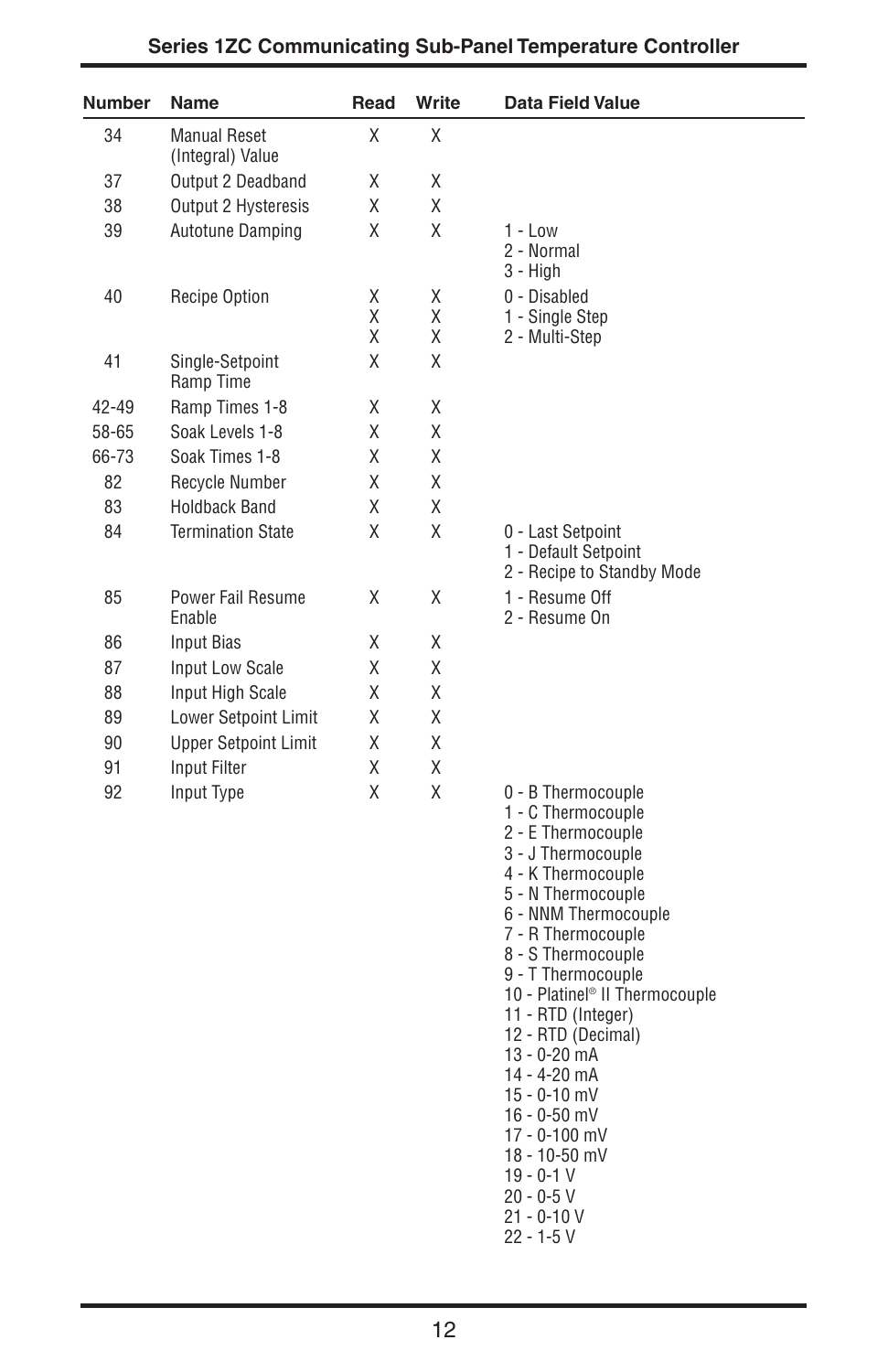| <b>Number</b>  | Name                                 | Read | Write | <b>Data Field Value</b>                                                                                               |
|----------------|--------------------------------------|------|-------|-----------------------------------------------------------------------------------------------------------------------|
| 94             | Output 1 Type                        | χ    | Χ     | 1 - Inactive/Disabled<br>$2 - PID$<br>$4 - On/Off$<br>5 - Alarm                                                       |
| 95             | Output 1 Action                      | Χ    | X     | 1 - Direct<br>2 - Reverse                                                                                             |
| 96             | Output 1 Alarm Action                | Χ    | X     | $1 - 0$ ff<br>2 - Normal<br>3 - Latched                                                                               |
| 97             | Output 1 Alarm Operation             | Χ    | Χ     | 1 - Process High<br>2 - Process Low<br>3 - Deviation High<br>4 - Deviation Low<br>5 - Normal Band<br>6 - Inverse Band |
| 98             | Output 1 Alarm Delay                 | Χ    | Χ     |                                                                                                                       |
| 99             | Output 1 Alarm Inhibit               | χ    | Χ     |                                                                                                                       |
| A0             | Output 1 Process Alarm<br>Setpoint   | χ    | X     |                                                                                                                       |
| A1             | Output 1 Deviation Alarm<br>Setpoint | Χ    | X     |                                                                                                                       |
| Α2             | Output 1 Cycle Time                  | Χ    | Χ     |                                                                                                                       |
| A <sub>3</sub> | Output 1 Low Limit                   | Χ    | Χ     |                                                                                                                       |
| A4             | Output 1 High Limit                  | Χ    | Χ     |                                                                                                                       |
| A <sub>5</sub> | Output 2 Type                        | Χ    | Χ     | 0 - Inactive/Disabled<br>1 - PID<br>$3 - On/Off$<br>4 - Alarm                                                         |
| A6             | Output 2 Action                      | X    | X     | 1 - Direct<br>2 - Reverse                                                                                             |
| Α7             | <b>Output 2 Alarm Action</b>         | Χ    | X     | $1 - 0$ ff<br>2 - Normal<br>3 - Latched<br>4 - Event                                                                  |
| A8             | <b>Output 2 Alarm Operation</b>      | X    | X     | 1 - Process High<br>2 - Process Low<br>3 - Deviation High<br>4 - Deviation Low<br>5 - Normal Band<br>6 - Inverse Band |
| A9             | Output 2 Alarm Delay                 | Χ    | X     |                                                                                                                       |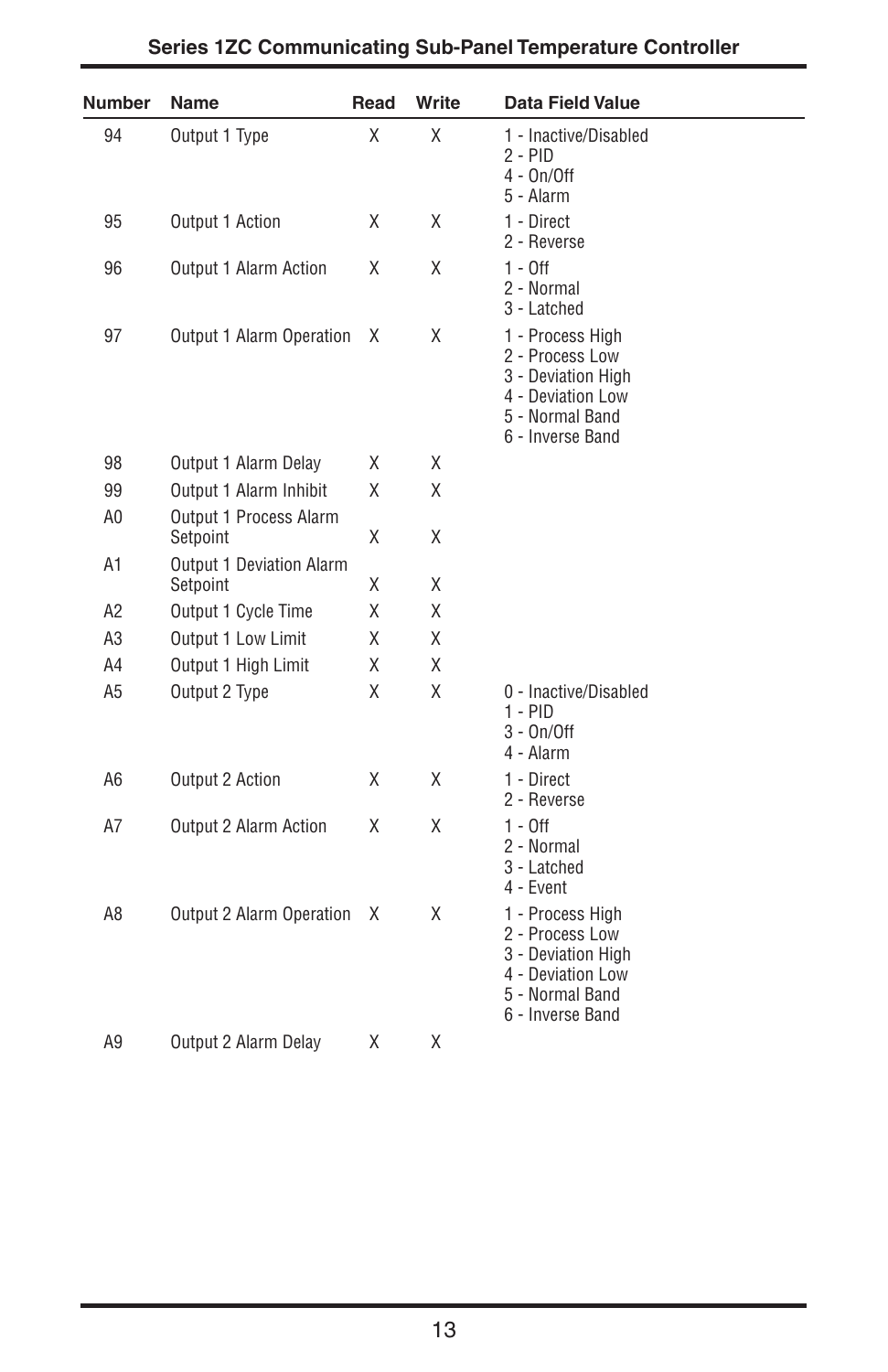| Number         | Name                                        | Read   | Write  | <b>Data Field Value</b>                                                                                                                                           |
|----------------|---------------------------------------------|--------|--------|-------------------------------------------------------------------------------------------------------------------------------------------------------------------|
| B <sub>0</sub> | Output 2 Alarm Inhibit                      | Χ      | χ      |                                                                                                                                                                   |
| <b>B1</b>      | Output 2 Process Alarm<br>Setpoint          | Χ      | χ      |                                                                                                                                                                   |
| B <sub>2</sub> | <b>Output 2 Deviation Alarm</b><br>Setpoint | Χ      | Χ      |                                                                                                                                                                   |
| B <sub>3</sub> | Output 2 Cycle Time                         | Χ      | χ      |                                                                                                                                                                   |
| B4             | Output 2 Low Limit                          | Χ      | Χ      |                                                                                                                                                                   |
| B <sub>5</sub> | Output 2 High Limit                         | Χ      | χ      |                                                                                                                                                                   |
| B <sub>6</sub> | <b>TC/RTD Decimal Position</b>              | X      | χ      |                                                                                                                                                                   |
| <b>B7</b>      | <b>Linear Decimal Position</b>              | χ      | χ      |                                                                                                                                                                   |
| B <sub>9</sub> | <b>Display Units</b>                        | Χ      | Χ      | 1 - Fahrenheit<br>2 - Celsius<br>3 - Kelvin                                                                                                                       |
| D4             | <b>Communications Protocol</b>              | X      | 0      | $1 -$ Athena +                                                                                                                                                    |
| D <sub>5</sub> | <b>Communications ID</b>                    |        |        |                                                                                                                                                                   |
| D <sub>6</sub> | <b>Baud Rate</b>                            | Χ      | Χ      | $0 - 75$<br>$1 - 150$<br>$2 - 300$<br>$3 - 600$<br>$4 - 1200$<br>$5 - 2400$<br>$6 - 4800$<br>7 - 9600                                                             |
| D7             | Data Format                                 | Χ      | Χ      | $0 - 7 - 0 - 1$<br>$1 - 7 - E - 1$<br>$2 - 7 - N - 2$<br>$3 - 7 - 0 - 2$<br>4 - 7-E-2<br>$5 - 8 - N - 1$<br>$6 - 8 - 0 - 1$<br>$7 - 8 - E - 1$<br>$8 - 8 - N - 2$ |
| D <sub>8</sub> | Communications                              |        |        |                                                                                                                                                                   |
| E1             | <b>Transmit Delay</b>                       | χ<br>χ | χ<br>χ |                                                                                                                                                                   |
| E <sub>2</sub> | Output 1 Failsafe %<br>Output 2 Failsafe %  | Χ      | X      |                                                                                                                                                                   |
| E3             | Loop Break Time                             | χ      | Χ      |                                                                                                                                                                   |
| E4             | <b>Highest Reading</b>                      | χ      | χ      |                                                                                                                                                                   |
| E <sub>5</sub> | Lowest Reading                              | χ      | χ      |                                                                                                                                                                   |
| E9             | <b>TC Zero Calibration</b>                  | χ      | χ      |                                                                                                                                                                   |
| F <sub>0</sub> | <b>TC Span Calibration</b>                  | Χ      | Χ      |                                                                                                                                                                   |
| F1             | <b>RTD Zero Calibration</b>                 | χ      | χ      |                                                                                                                                                                   |
| F <sub>2</sub> | RTD Span Calibration                        | Χ      | χ      |                                                                                                                                                                   |
| F <sub>3</sub> | Low-Voltage Zero<br>Calibration             | Χ      | X      |                                                                                                                                                                   |
| F4             | Low-Voltage Span<br>Calibration             | χ      | Χ      |                                                                                                                                                                   |
|                |                                             |        |        |                                                                                                                                                                   |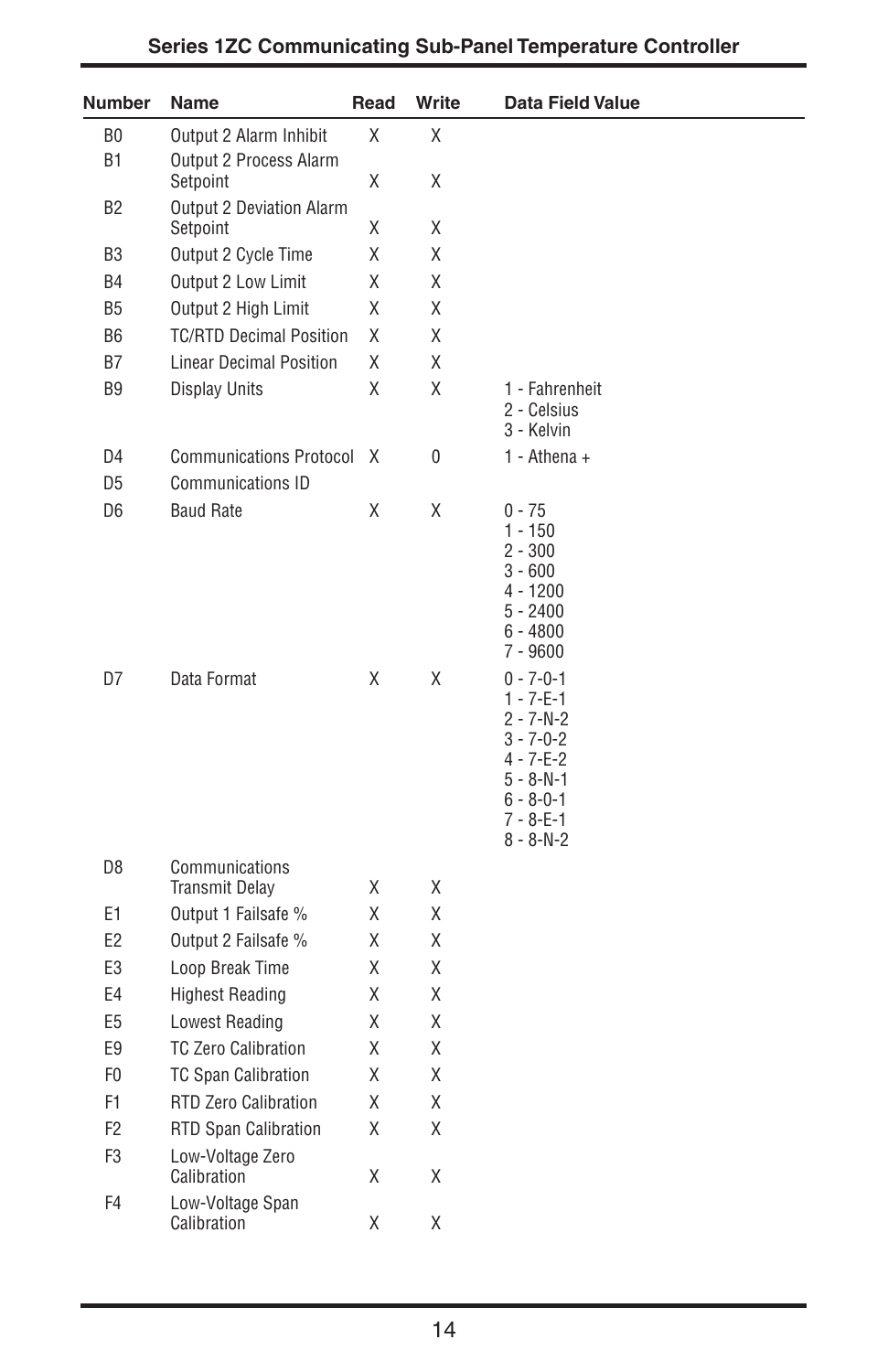| Number           | Name                                   | Read | Write | <b>Data Field Value</b>                                                                                                                                                                                                                                                                                                                                                                                                              |
|------------------|----------------------------------------|------|-------|--------------------------------------------------------------------------------------------------------------------------------------------------------------------------------------------------------------------------------------------------------------------------------------------------------------------------------------------------------------------------------------------------------------------------------------|
| F <sub>5</sub>   | High-Voltage Zero<br>Calibration       | Χ    | Χ     |                                                                                                                                                                                                                                                                                                                                                                                                                                      |
| F <sub>6</sub>   | High-Voltage Span                      |      |       |                                                                                                                                                                                                                                                                                                                                                                                                                                      |
|                  | Calibration                            | Χ    | Χ     |                                                                                                                                                                                                                                                                                                                                                                                                                                      |
| F7               | <b>Current Zero Calibration</b>        | χ    | Χ     |                                                                                                                                                                                                                                                                                                                                                                                                                                      |
| F8               | <b>Current Span Calibration</b>        | Χ    | Χ     |                                                                                                                                                                                                                                                                                                                                                                                                                                      |
| H <sub>2</sub>   | Autotune State                         | X    | 0     | $0 - Success$<br>1 - Aborted<br>2 - Error: No PID Output<br>3 - Error: No Deviation<br>4 - Error: No Output<br>5 - Error: Timed Out<br>6 - Error: Bad Tune<br>7 - Waiting for PV to Settle<br>8 - Reverse Tune In Progress<br>9 - Direct Tune In Progress                                                                                                                                                                            |
| H <sub>3</sub>   | <b>Recipe State</b>                    | χ    | 0     | $0 - Done$<br>1 - Aborted<br>2 - Error: Empty Recipe<br>3 - Error: No Deviation<br>4 - Recipe On Hold<br>5 - Ramping<br>6 - Soaking<br>7 - Ramp Holdback<br>8 - Soak Holdback                                                                                                                                                                                                                                                        |
| H <sub>5</sub>   | <b>Current Recipe Segment</b>          | Χ    | 0     |                                                                                                                                                                                                                                                                                                                                                                                                                                      |
| H <sub>6</sub>   | <b>Active Setpoint</b>                 | Χ    | Χ     |                                                                                                                                                                                                                                                                                                                                                                                                                                      |
| H7               | Resume Exhaustion Flag                 | Χ    | 0     |                                                                                                                                                                                                                                                                                                                                                                                                                                      |
| H <sub>8</sub>   | <b>LED Status Indicator</b>            | X    | 0     | This field contains the ASCII<br>representation of a 16-bit value<br>in which the bit assignments<br>are as follows:<br>7 - Output 1 Active<br>6 - Output 2 Active<br>5 - Sensor Fault<br>4 - No Significance<br>3 - Receiving Data<br>2 - Transmitting Data<br>1 - No Significance<br>0 - No Significance<br>Bits numbered from the least<br>significant bit to the most<br>significant bit in increasing<br>numbers starting at 0. |
| H <sub>9</sub>   | <b>RTD Decimal Zero</b><br>Calibration | Χ    | X     |                                                                                                                                                                                                                                                                                                                                                                                                                                      |
| 10 <sup>10</sup> | RTD Decimal Span<br>Calibration        | Χ    | Χ     |                                                                                                                                                                                                                                                                                                                                                                                                                                      |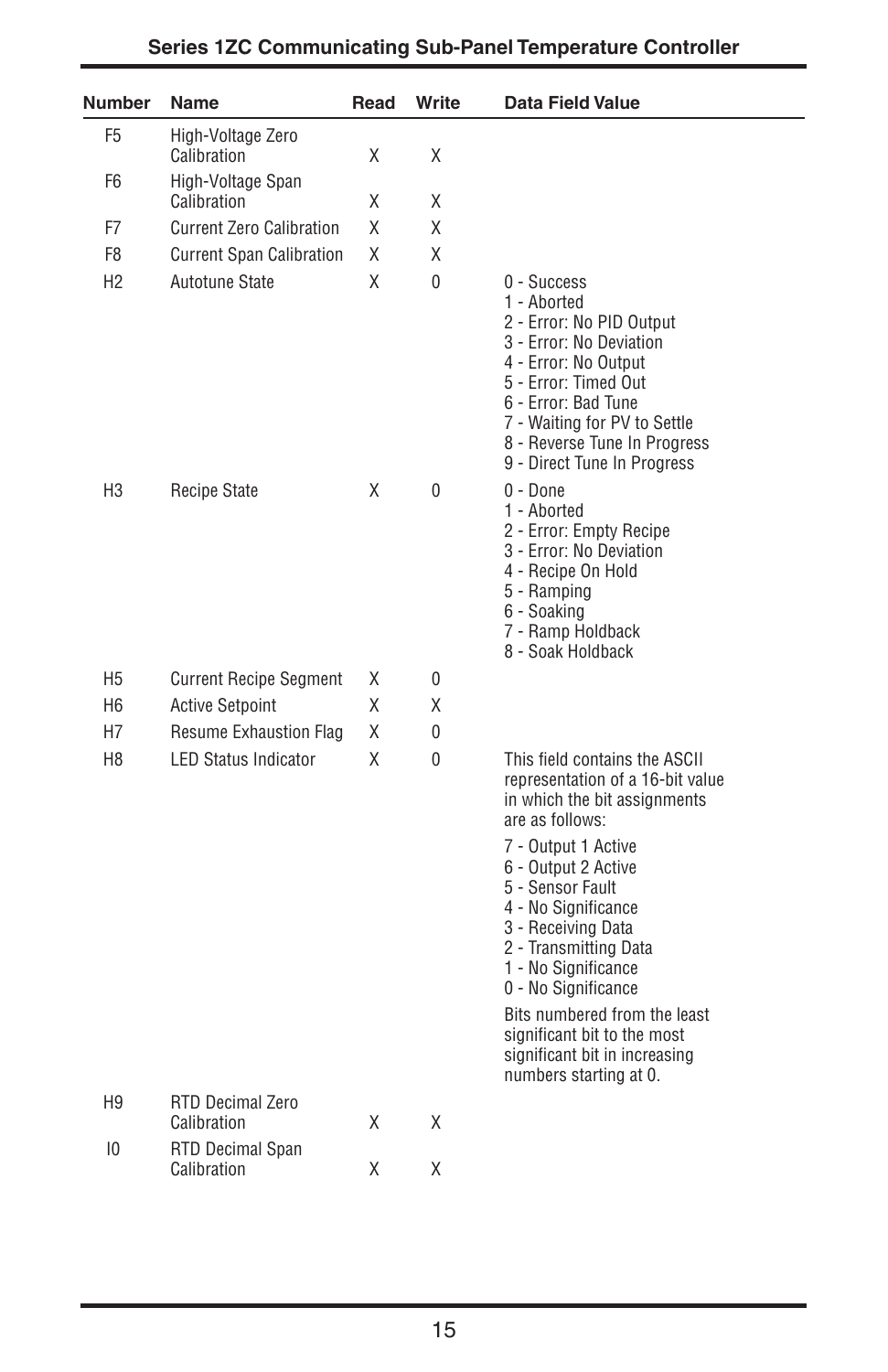# **Communications Message Examples**

## **The Read Request**

The Read Request is used to query parameter values and it has the following message format:

[STARTCHAR][ID][ZONE][TYPE][PARAM] [CHKSUM][END CHAR]

Field Description:

TYPE Must contain the uppercase letter 'R'.

| <b>Request Message</b> | <b>Description</b>                                                                                   |  |
|------------------------|------------------------------------------------------------------------------------------------------|--|
| \$Ø1Ø1RØ5C1 <cr></cr>  | Queries the value<br>of the Process<br>Variable of<br>Controller #1.                                 |  |
| \$Ø1Ø1RØ9C5 <cr></cr>  | Queries the value<br>of the EEPROM<br>Setpoint 1 of<br>Controller #1                                 |  |
| \$Ø2Ø1RØ9C6 <cr></cr>  | Queries the value<br>of the EEPROM<br>Setpoint 1 of<br>Controller #2.                                |  |
|                        | <b>END CHAR</b><br><b>CHKSUM</b><br><b>PARAM</b><br><b>TYPE</b><br><b>ZONE</b><br>ID<br>— START CHAR |  |

### **Checksum**

The formula for the checksum is:

Checksum = SUM\_OF\_MESSAGE\_ASCII VALUES % 256

Where SUM\_OF\_MESSAGE\_ASCII\_ VALUES Is the sum of the ASCII values of all characters in the message (excluding the Start Of Message, the End Of Message, and the checksum characters). Stop and parity bits are not used to compute this sum. % Is the modulus operator.

The value of the checksum shall be represented by the Message Code Numbering System.

Message code numbering system:  $100 = AQ$  $101 = AI$  $110 = BØ$ It is illustrated in parameter table.

Examples of the responses to these requests are given in later sections on **Response Messages.**

### **The Write Request**

#### **Note: Temperature values must be in currently selected units (°F, °C, °K or custom units).This selection is determined by parameter number B9.**

The Write Request is used to modify parameter values and it has the following message format: [START CHAR][ID] [ZONE] [TYPE][PARAM][DATA] [CHKSUM][END CHAR]

Field Description:

**TYPE–**This field must contain one of the following two characters.

**W–**Value in DATA is a positive value. **w–**Value in DATA is a negative value.

**DATA–**A six-character ASCII representation of a numeric value.

| <b>Request Message</b>      | <b>Description</b>                                                                                                       |
|-----------------------------|--------------------------------------------------------------------------------------------------------------------------|
| \$0101W0910.123G7 <cr></cr> | Change both<br>the RAM and<br><b>FFPROM</b><br>copies of<br>Setpoint #1 in<br>controller #1<br>to the value of<br>10.123 |
|                             |                                                                                                                          |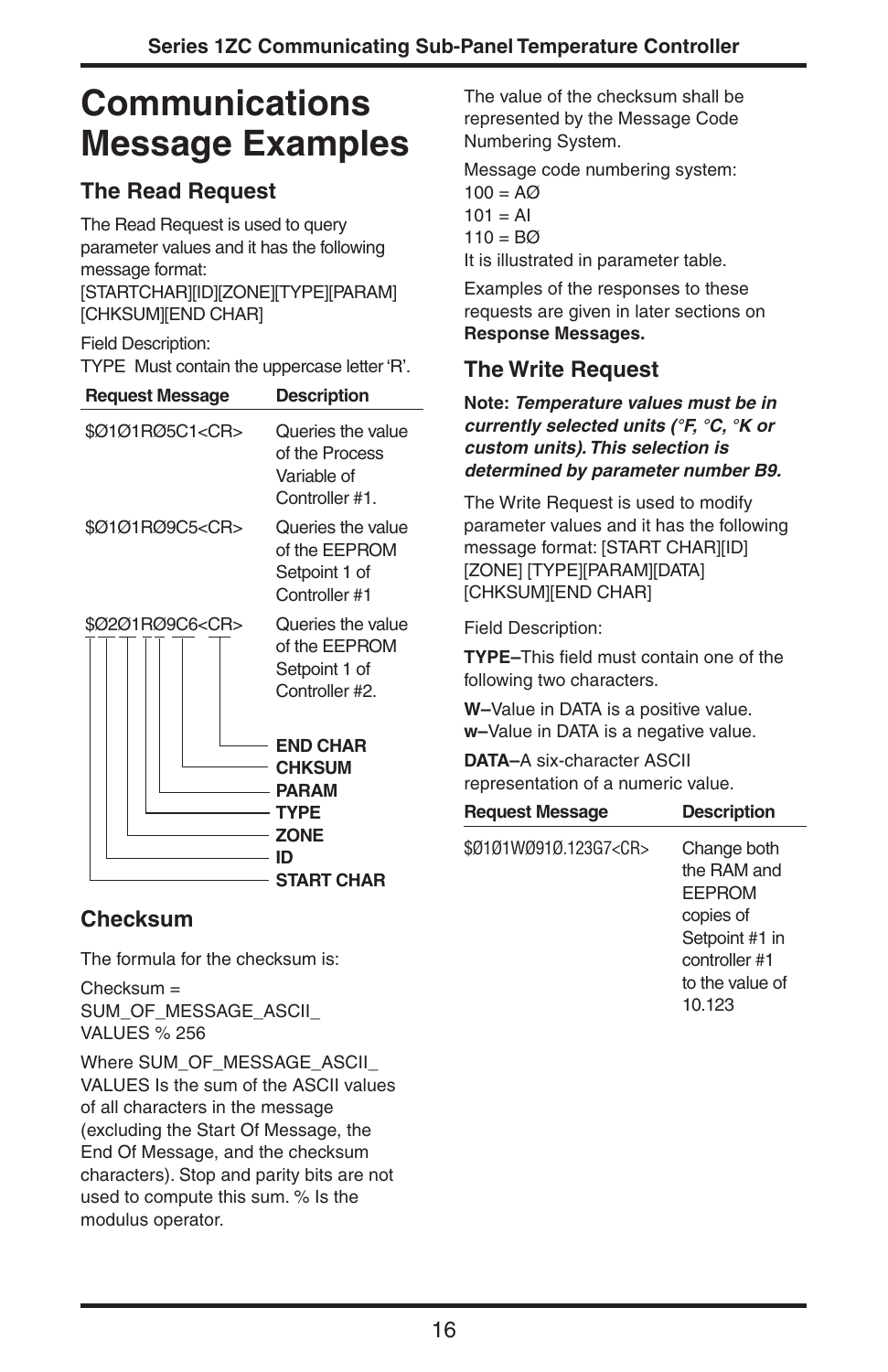

### **The Read Response:**

**Note: Temperature values are reported in currently selected units (°F, °C, °K or custom units).This selection is determined by parameter number B9.**

The Read Response will be sent in response to a Read Request. Some examples:

| <b>Request Message</b>                       | <b>Description</b>                                                                                                                                |
|----------------------------------------------|---------------------------------------------------------------------------------------------------------------------------------------------------|
| %0101R05021.123K8 <cr>The value of the</cr>  | Process Variable<br>is 21.123°C.                                                                                                                  |
| %0201R101G7 <cr></cr>                        | A serial<br>transmission has<br>occurred:<br><b>Framing Error</b>                                                                                 |
| %Ø1Ø1rØ9Ø21.ØØØN8 <cr> The value of the</cr> | <b>EEPROM</b> setpoint<br>#1 is -21°C (notice<br>the lowercase 'r').                                                                              |
|                                              | <b>END CHAR</b><br><b>CHKSUM</b><br><b>DATA</b><br><b>STATUS</b><br>- PARAM<br>$\overline{\phantom{a}}$ TYPE<br>- ZONE<br>ID<br><b>START CHAR</b> |

### **The Write Response:**

The Write Response will be sent in response to a Write Request. Some examples:

| <b>Request Message</b> | <b>Description</b>                                                                             |
|------------------------|------------------------------------------------------------------------------------------------|
| %Ø1Ø1WØ93I1 <cr></cr>  | A serial transmission<br>error has occurred:<br>Parity error.<br>Write failed.                 |
| %0101w100K2 <cr></cr>  | RAM copy of<br>setpoint #1 modified<br>successfully.                                           |
|                        | <b>END CHAR</b><br><b>CHKSUM</b><br><b>STATUS</b><br><b>PARAM</b><br>TYPE<br><b>ZONE</b><br>ID |
|                        | <b>START CHAR</b>                                                                              |

### **Auxiliary Commands**

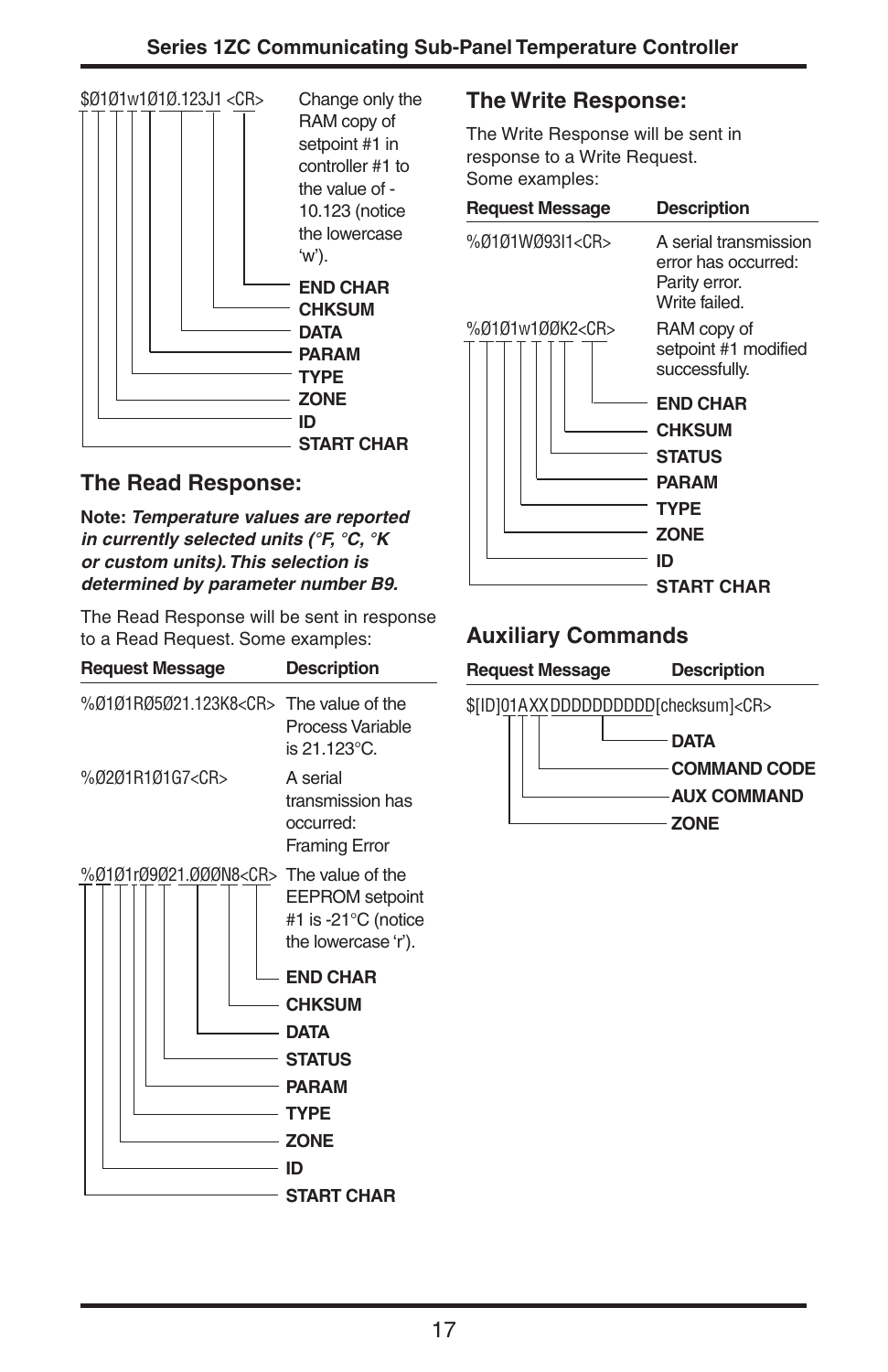| Command:<br>Parameter #:<br>Description:                                                                                       | <b>Load Parameter</b><br><b>Defaults</b><br>01<br>Restore all menu<br>parameters to their                                                                                                                                                                            |                            | calibration command<br>must only be used<br>when the input sensor<br>type is chosen as RTD<br>or RTD w/Decimal.                                                                                     |                                              |
|--------------------------------------------------------------------------------------------------------------------------------|----------------------------------------------------------------------------------------------------------------------------------------------------------------------------------------------------------------------------------------------------------------------|----------------------------|-----------------------------------------------------------------------------------------------------------------------------------------------------------------------------------------------------|----------------------------------------------|
| <b>Request</b><br>Data Field:<br>Response<br>Data Field:                                                                       | default values.<br>Ignored.<br>Ignored.                                                                                                                                                                                                                              | Request<br>Data Field:     | A 10 character ASCII<br>representation of a<br>numeric value specifying<br>what to calibrate.<br>0 - Thermocouple                                                                                   |                                              |
| Command:<br>Parameter #:                                                                                                       | <b>Perform Process</b><br><b>Low Calibration</b><br>02                                                                                                                                                                                                               |                            | 1 - RTD, Resistive<br><b>Thermal Device</b><br>2 - Linear                                                                                                                                           |                                              |
| Description:<br>Performs a Low<br>Calibration. The data<br>field in the request<br>message specifies the<br>process. Make sure | 3 - RAS, Remote<br>Analog Setpoint<br><b>Troubleshooting</b>                                                                                                                                                                                                         |                            |                                                                                                                                                                                                     |                                              |
| Request                                                                                                                        | the prerequisite for the<br>calibration is satisfied<br>before issuing a<br>calibration command.<br>For instance, the RTD<br>calibration command<br>must only be used<br>when the input sensor<br>type is chosen as RTD<br>or RTD w/Decimal.<br>A 10 character ASCII | <b>Symptom</b><br>No power | <b>Possible Cause</b><br>Power off<br>External fuse blown/<br>breaker tripped<br>Safety interlock<br>disconnected<br>Separate system<br>limit control latched<br>Open wiring                        | Solution<br>Check<br>external<br>connections |
| Data Fields:<br><b>Response</b><br>Data Field:                                                                                 | representation<br>of a numeric value<br>specifying what<br>to calibrate.<br>0 - Thermocouple<br>1 - RTD, Resistive<br><b>Thermal Device</b><br>2 - Linear<br>Ignored.                                                                                                | No comm-<br>unications     | Voltage < 22 Vac/dc<br>DIP-switch<br>controller ID<br>incorrectly set<br>Baud rate, protocol,<br>and/or parity settings<br>incorrect RS485<br>wiring incorrect<br>Assigned PC COM<br>port incorrect | Adjust<br>settings<br>and/or<br>wiring       |
| Command:                                                                                                                       | <b>Perform Process</b><br><b>High Calibration</b>                                                                                                                                                                                                                    | Sensor error               | Input wiring incorrect 1. Check<br>Wrong input type set                                                                                                                                             | sensor                                       |
| Parameter #:<br>Description:                                                                                                   | 03<br>Performs a High<br>Calibration. The data<br>field in the request<br>message specifies<br>the process. Make sure<br>the prerequisite for the<br>calibration is satisfied<br>before issuing a<br>calibration command.<br>For instance, the RTD                   |                            | Measurement<br>temperature<br>exceeded<br>Loop break<br><b>Calibration error</b>                                                                                                                    | and/or<br>condition<br>2. Adjust<br>settings |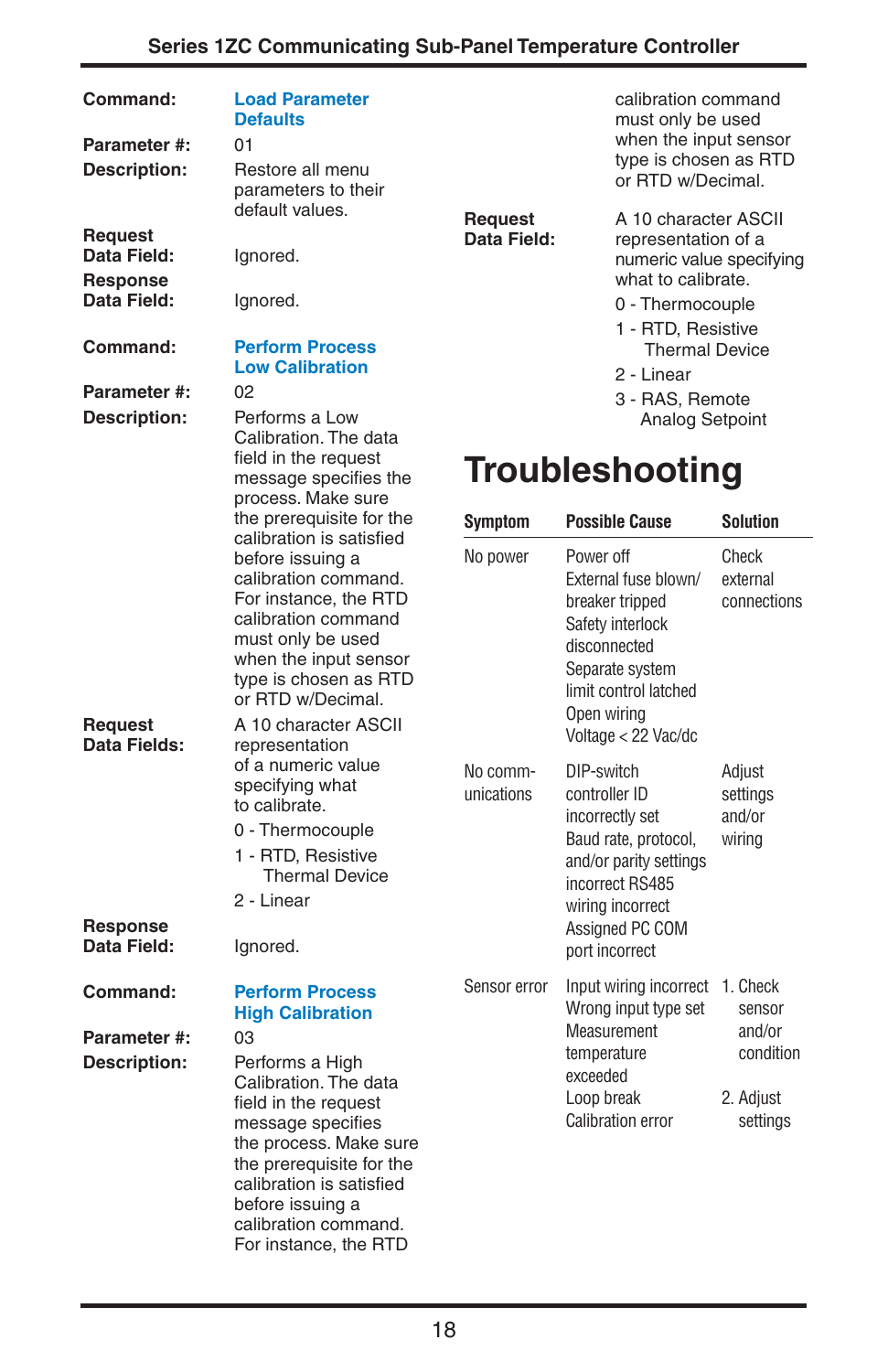**Error Code Error Type Description** 7 Bad Command The request

8 Unsupported The auxiliary

has an invalid Action Code in it. It cannot be understood.

command is

# **Communications Error Codes**

The following table lists all possible errors when receiving or processing request messages. Since only one error can be reported to the Bus Master in each response, the errors are prioritized in order to resolve conflicts when multiple errors occurred for a request. This table lists the errors in the highest to lowest priority order.

| privilly viu <del>c</del> i. |                              |                                                                                                      |   |                                   | not supported                                                                                                                       |
|------------------------------|------------------------------|------------------------------------------------------------------------------------------------------|---|-----------------------------------|-------------------------------------------------------------------------------------------------------------------------------------|
|                              | <b>Error Code Error Type</b> | <b>Description</b>                                                                                   |   |                                   | Auxiliary                                                                                                                           |
| $\mathbf{0}$                 | No Error                     |                                                                                                      |   |                                   | Command in<br>the controller.                                                                                                       |
| 1                            | <b>Framing Error</b>         | One or more<br>data frames<br>were received<br>with one or<br>more stop bits<br>missing.             | 9 | Bad<br>Parameter ID               | Parameter<br>requested is<br>either not<br>defined or it's<br>not supported                                                         |
| 2                            | Hardware Error               | The serial hard-<br>ware encoun-<br>tered an error<br>while receiving<br>one or more<br>data frames. | A | Bad Data/High                     | in the controller.<br>Data misrepre-<br>sented in the<br>data field or<br><b>Limit Exceeded</b><br>data exceeded<br>the high limit. |
| 3                            | Parity Error                 | Parity does not<br>match.                                                                            | B | <b>Write Violation</b>            | Attempt to write                                                                                                                    |
| 4                            | <b>Bad Request</b>           | The request<br>received has a                                                                        |   |                                   | to a read-only<br>parameter.                                                                                                        |
|                              |                              | predefined<br>Action Code in<br>it; however, the<br>request is either<br>too short or too<br>long.   | C | Active Parameter Attempt to write | to a parameter<br>that is currently<br>active in the<br>controller's<br>menu system.                                                |
| 5                            | <b>Bad Checksum</b>          | The checksum<br>of the received<br>request does<br>not compute to<br>the checksum<br>received.       | D | Data Low Limit<br>Exceeded        | Data exceeded<br>the low limit.                                                                                                     |
| 6                            | <b>Bad Zone</b>              | Zone ID in<br>request does<br>not exist.                                                             |   |                                   |                                                                                                                                     |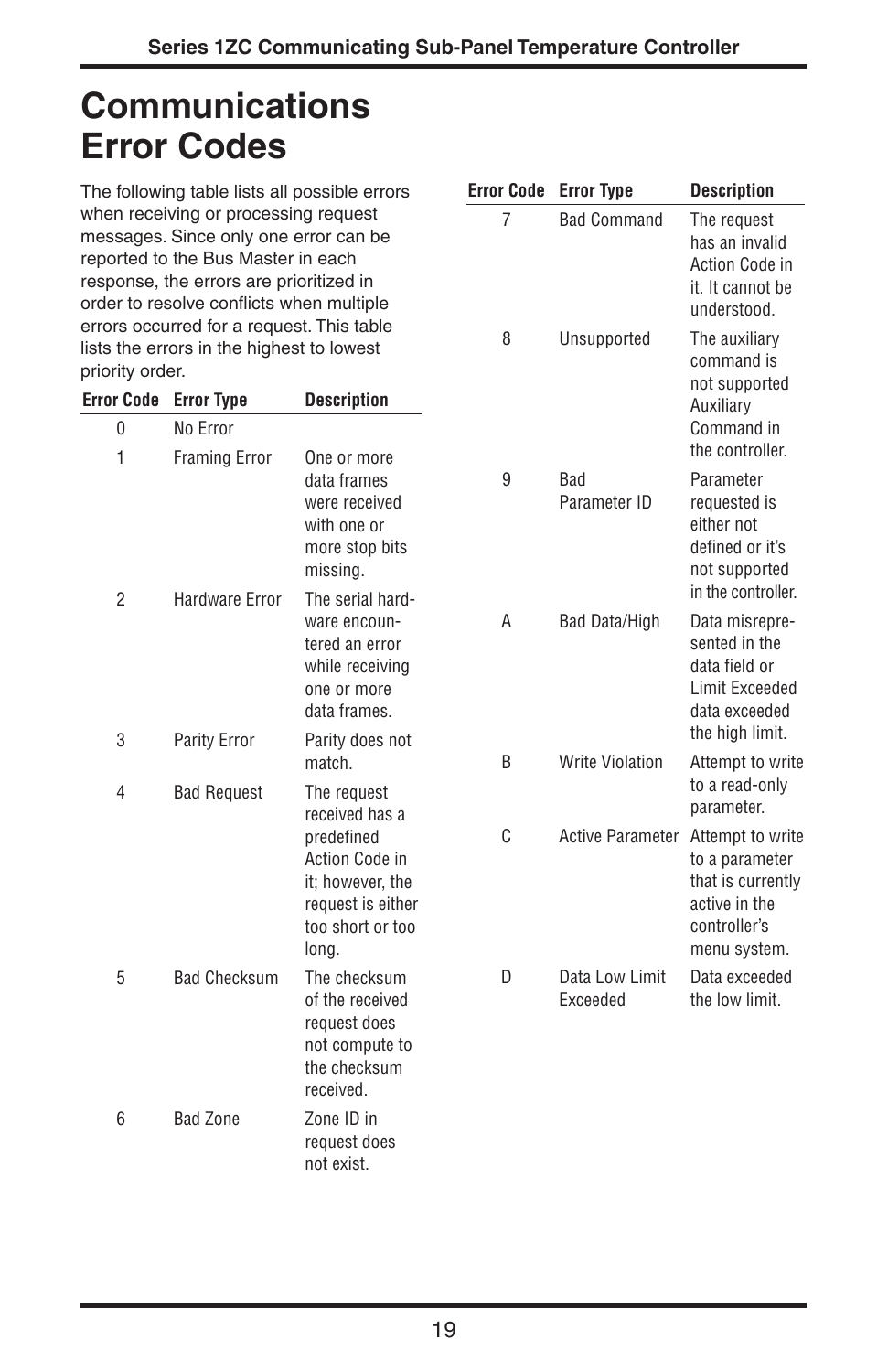# **Specifications**

| <b>Operating Limits</b>                   |                                                                     | Connections          | <b>Screw terminals</b>                                            |  |  |
|-------------------------------------------|---------------------------------------------------------------------|----------------------|-------------------------------------------------------------------|--|--|
| <b>Ambient Temperature</b>                | 32° F to 131° F                                                     | Weight               | 4.8 oz (136g)                                                     |  |  |
| <b>Relative Humidity</b><br>Tolerance     | $(0^{\circ}$ C to 55 $^{\circ}$ C)<br>$90\%$ .<br>non-condensing    | <b>Dimensions</b>    | 4.8" (12.2 cm) H x<br>$0.9"$ (2.3 cm) W x<br>3.0" (7.6 cm) D      |  |  |
| Power                                     | 100-250 V, 50/60<br>Hz (single-phase)<br>24 Vac ±10%                | <b>Mounting Rail</b> | <b>DIN EN-50-022</b><br>$(NS-37/7.5)$                             |  |  |
|                                           | (for 24V option)                                                    | <b>Inputs</b>        |                                                                   |  |  |
|                                           | 22 to 37 Vdc<br>(for 24V option)                                    | Thermocouple         | B, C, E, J, K, N, NNM,<br>R, S, T, Platinel <sup>®</sup> II       |  |  |
| Power Consumption                         | Less than 6 VA                                                      |                      | Maximum lead resis-<br>tance 100 ohms for                         |  |  |
| Performance                               |                                                                     |                      | rated accuracy                                                    |  |  |
| Accuracy                                  | $\pm 0.20\%$ of full scale<br>$(\pm 0.10\%$ typical),<br>$±1$ digit | <b>RTD</b>           | Platinum 2- and 3-wire,<br>100 ohms at 0°C, DIN<br>curve standard |  |  |
| Setpoint Resolution                       | 1 count / 0.1 count                                                 |                      | (0.00385)                                                         |  |  |
| Repeatability                             | $±1$ count                                                          | Linear               | 0-50 mV/10-50 mV, 0-20                                            |  |  |
| <b>Temperature Stability</b>              | 5 µV/°C<br>(maximum)                                                |                      | mA/4-20 mA,<br>0-10 mV/0-50 mV, 0-100<br>mV, 0-1 V/0-5 V, 0-10 V, |  |  |
| <b>TC Cold-End Tracking</b>               | 0.05°C/°C ambient                                                   |                      | $1-5V$                                                            |  |  |
| Noise Rejection                           | 100 dB common<br>mode                                               | <b>Outputs</b>       |                                                                   |  |  |
| <b>Process Sampling</b><br>10 Hz (100 ms) |                                                                     | B                    | 5A/3A (120/240 Vac)<br>relay, normally open                       |  |  |
| <b>Control Characteristics</b>            |                                                                     | F                    | 4-20 mA, full output to                                           |  |  |
| <b>Proportional Band</b>                  | 2 to span of sensor                                                 |                      | load with 500 ohm                                                 |  |  |
| Integral                                  | 0 to 9600 seconds                                                   |                      | impedance, max.                                                   |  |  |
| Derivative                                | 0 to 2400 seconds                                                   | S                    | 20 Vdc pulsed output                                              |  |  |
| Cycle Time                                | 200 ms;<br>1 to 120 seconds                                         | T                    | 1A @ 120/240 Vac.<br>solid-state relay, zero<br>voltage-switched  |  |  |
| <b>Control Hysteresis</b>                 | 1 to span of sensor                                                 |                      |                                                                   |  |  |
| Autotune                                  | Operator initiated                                                  |                      | <b>Communications Type</b>                                        |  |  |
| <b>Manual Control</b>                     | Operator initiated                                                  | RS-485 Standard      |                                                                   |  |  |
|                                           |                                                                     |                      | Specifications subject to change without notice.                  |  |  |

### **Mechanical Characteristics**

| Status Indicators | Discrete LED's for |
|-------------------|--------------------|
|                   | Sensor Error, RXD. |
|                   | TXD, Output 1,     |
|                   | Output 2,          |
|                   | Power/Run          |
|                   |                    |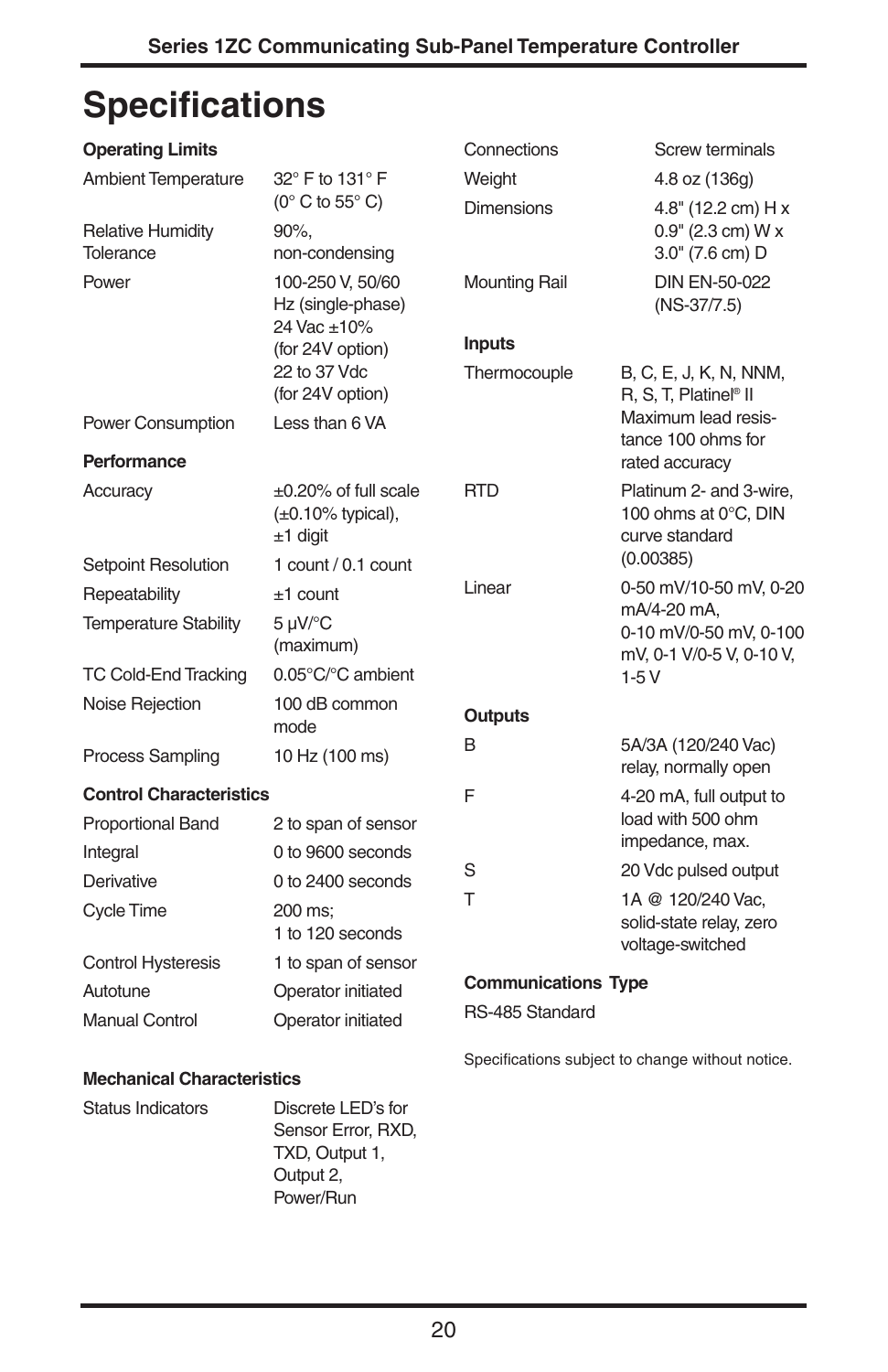### **Range Information**

| Input | Range                                                        |
|-------|--------------------------------------------------------------|
| "R"   | 32 to 3308°F<br>$(0 to 1820^{\circ}C)$                       |
| "C"   | 32 to 4199°F<br>(0 to $2315^{\circ}$ C)                      |
| "F"   | $-238$ to 1832°F<br>(-150 to 1000 $^{\circ}$ C)              |
| ".  " | $-328$ to 1400°F<br>(-200 to 760 $^{\circ}$ C)               |
| "K"   | -454 to 2250°F<br>(-270 to 1232°C)                           |
| "N"   | -450 to 2372°F<br>$(-268 \text{ to } 1300^{\circ} \text{C})$ |
| "NNM" | 32 to 2570°F<br>(0 to $1410^{\circ}$ C)                      |
| "R"   | -58 to 3214°F<br>(-50 to 1768°C)                             |

| Input              | Range                                     |
|--------------------|-------------------------------------------|
| "S"                | $-58$ to 3214 $\degree$ F                 |
|                    | $(-50 \text{ to } 1768^{\circ}\text{C})$  |
| "Т"                | -454 to $752^{\circ}$ F                   |
|                    | (-270 to 400°C)                           |
| <b>Platinel II</b> | $-148$ to 2250°F                          |
|                    | $(-100 \text{ to } 1232^{\circ}\text{C})$ |

# **Ordering Information**

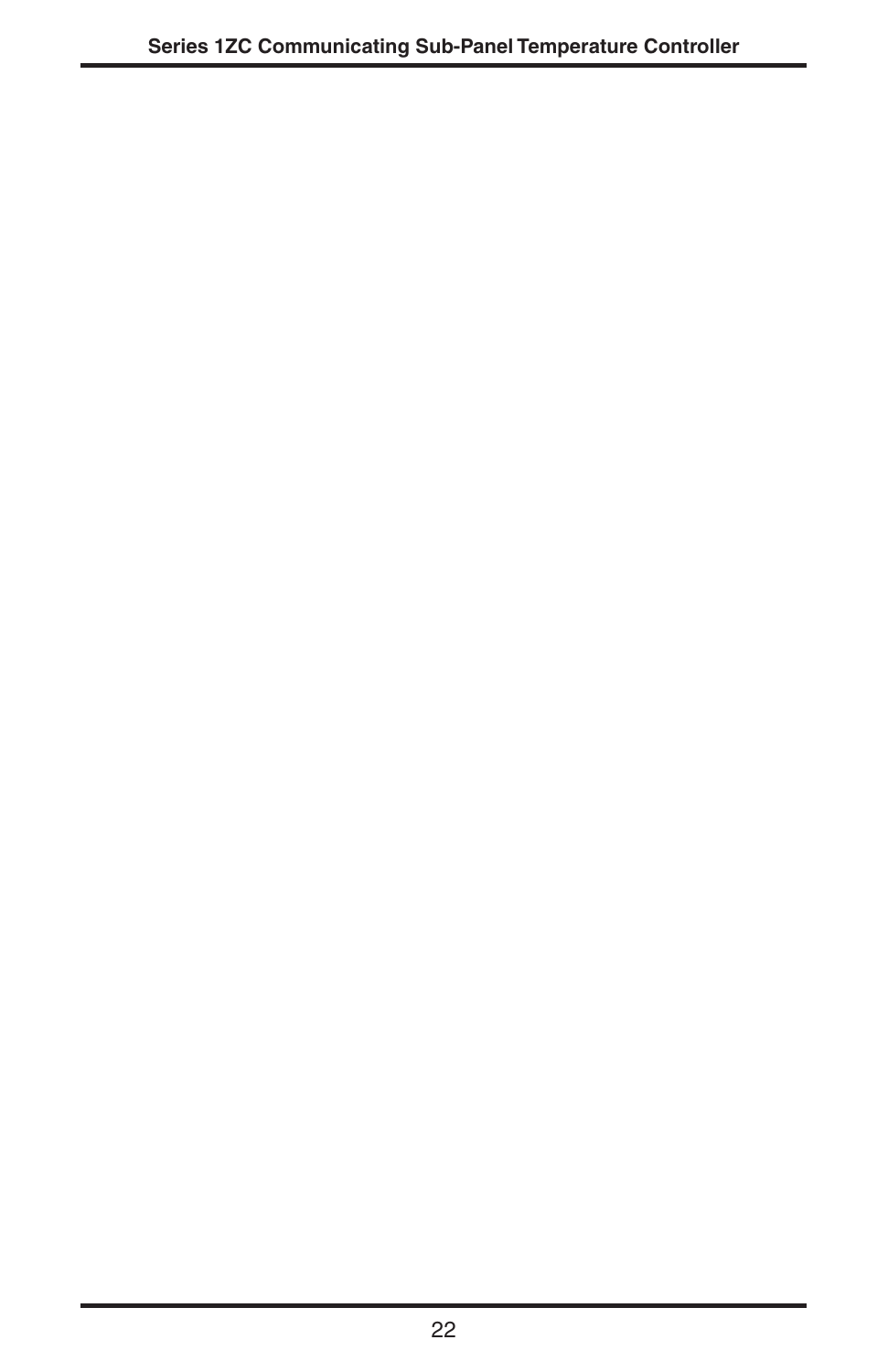# **Warranty/Repairs**

## **Two-Year Limited Warranty**

THIS EQUIPMENT IS WARRANTED TO BE FREE FROM DEFECTS OF MATERIAL AND WORKMANSHIP. IT IS SOLD SUBJECT TO OUR MUTUAL AGREEMENT THAT THE LIABILITY OF THE MANUFACTURER IS TO REPLACE OR REPAIR THIS EQUIPMENT AT ITS FACTORY, PROVIDED THAT IT IS RETURNED WITH TRANSPORTATION PREPAID WITHIN TWO (2) YEARS OF ITS PURCHASE.

THE PURCHASER AGREES THAT THE MANUFACTURER ASSUMES NO LIABILITY UNDER ANY CIRCUMSTANCES FOR CONSEQUENTIAL DAMAGES RESULTING FROM ITS USE OR FROM IMPROPER HANDLING OR PACKAGING OF SHIPMENTS RETURNED TO THE FACTORY.

COMPONENTS WHICH WEAR OR WHICH ARE DAMAGED BY MISUSE ARE NOT WARRANTED. THESE INCLUDE CONTACT POINTS, FUSES, ELECTROMECHANICAL RELAYS, AND TRIACS. UNITS WHICH HAVE BEEN MODIFIED BY A CUSTOMER IN ANY WAY ARE NOT WARRANTED.

Other than those expressly stated herein, THERE ARE NO OTHER WARRANTIES OF ANY KIND, EXPRESS OR IMPLIED, AND SPECIFICALLY EXCLUDED BUT NOT BY WAY OF LIMITATION, ARE THE IMPLIED WARRANTIES OF FITNESS FOR A PARTICULAR PURPOSE AND MERCHANTABILITY.

IT IS UNDERSTOOD AND AGREED THE SELLER'S LIABILITY WHETHER IN CONTRACT, IN TORT, UNDER ANY WARRANTY, IN NEGLIGENCE OR OTHERWISE SHALL NOT EXCEED THE RETURN OF THE AMOUNT OF THE PURCHASE PRICE PAID BY THE PURCHASER AND UNDER NO CIRCUMSTANCES SHALL SELLER BE LIABLE FOR SPECIAL, INDIRECT, INCIDENTAL OR CONSEQUENTIAL DAMAGES. THE PRICE STATED FOR THE EQUIPMENT IS A CONSIDERATION IN LIMITING SELLER'S LIABILITY. NO ACTION, REGARDLESS OF FORM, ARISING OUT OF THE TRANSACTIONS OF THIS AGREEMENT MAY BE BROUGHT BY PURCHASER MORE THAN ONE YEAR AFTER THE CAUSE OF ACTION HAS ACCRUED.

SELLER'S MAXIMUM LIABILITY SHALL NOT EXCEED AND BUYER'S REMEDY IS LIMITED TO EITHER (i) REPAIR OR REPLACEMENT OF THE DEFECTIVE PART OR PRODUCT, OR AT SELLER'S OPTION (ii) RETURN OF THE PRODUCT AND REFUND OF THE PURCHASE PRICE, AND SUCH REMEDY SHALL BE BUYER'S ENTIRE AND EXCLUSIVE REMEDY. THE SPECIFICATIONS PUT FORTH IN THIS MANUAL ARE SUBJECT TO CHANGE WITHOUT NOTICE.

## **Unit Repairs**

It is recommended that units requiring service be returned to an authorized service center. Before a controller is returned for service, please consult the service center nearest you. In many cases, the problem can be cleared up over the telephone.When the unit needs to be returned, the service center will ask for a detailed explanation of problems encountered and a Purchase Order to cover any charge. This information should also be put in the box with the unit. This should expedite return of the unit to you.

This document is based on information available at the time of its publication.While efforts have been made to render accuracy to its content, the information contained herein does not purport to cover all details or variations in hardware, nor to provide for every possible contingency in connection with the installation and maintenance. Features may be described herein which are not present in all hardware. Athena Controls assumes no obligation of notice to holders of this document with respect to changes subsequently made.

Proprietary information of Athena Controls, Inc. is furnished for customer use only. No other use is authorized without the written permission of Athena Controls, Inc.